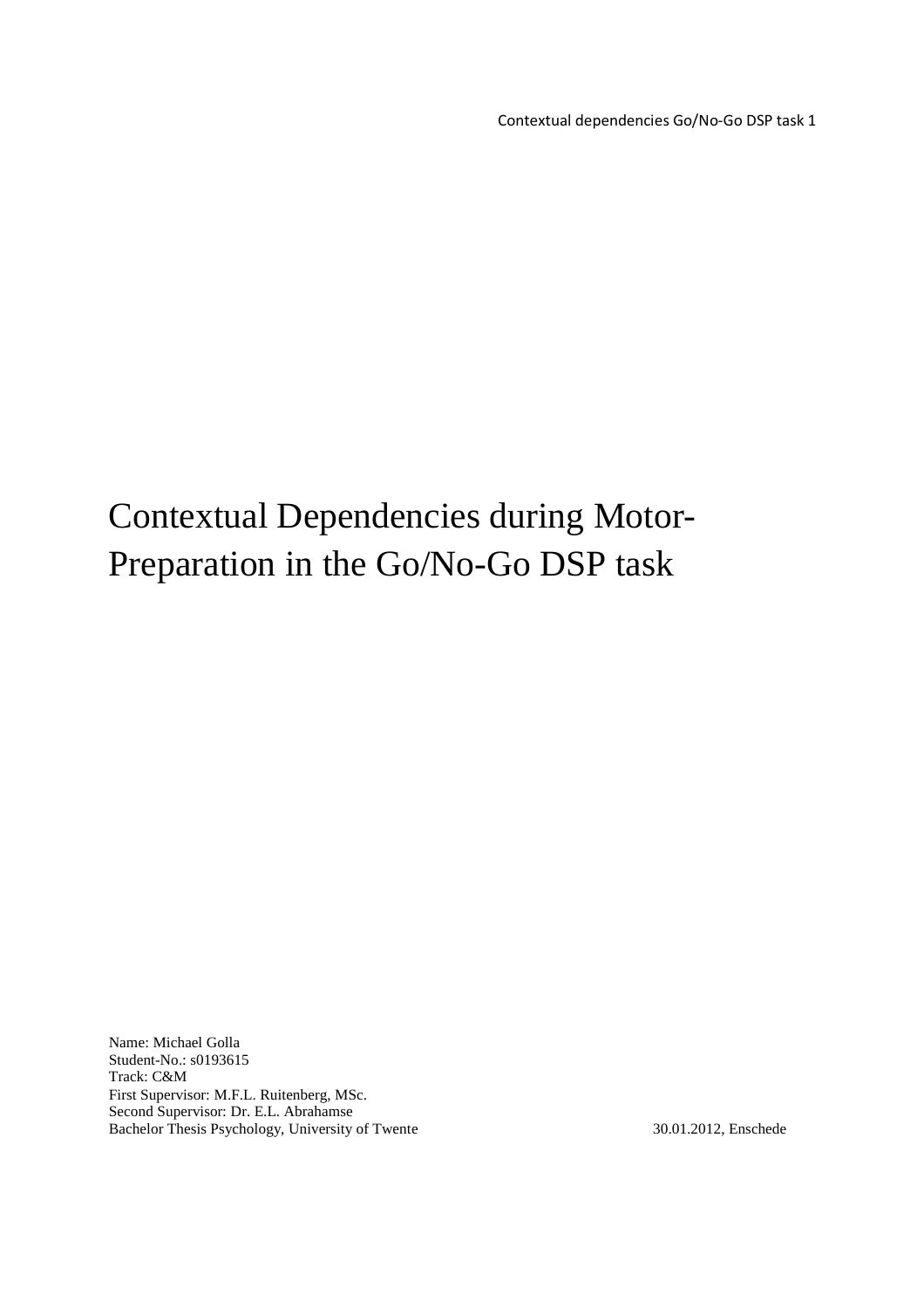## **Abstract**

Context-dependant learning refers to the phenomenon that there is better performance on a task when the environmental context that is present during learning matches the context that is present during testing. The present study examined whether contextual dependencies, which have been found in motor movements, can also be found in the preparation phase of these movements. Furthermore a possible mediator role of task difficulty and practice was examined. Therefore two context manipulations (switched and novel), two sequence lengths (three-key and six-key) and two practice groups (limited and extended practice) were included. The results demonstrated contextual dependencies for the shorter threekey sequence in both context manipulations. However, these results were not confirmed for the six-key sequence because no effects of context manipulation have been found for this sequence length. A possible explanation for these findings is that context manipulation prevented full sequence preparation for the three-key sequence due to insufficient time for the cognitive processor to prepare the sequence – this was not the case for the longer sequence as time to prepare and identify the sequence was remarkably longer than for the shorter sequence. Furthermore no differences in the development of contextual dependencies between practice groups have been found indicating that the amount of practice does not mediate the development of contextual dependencies for three-key sequences in motor-preparation tasks.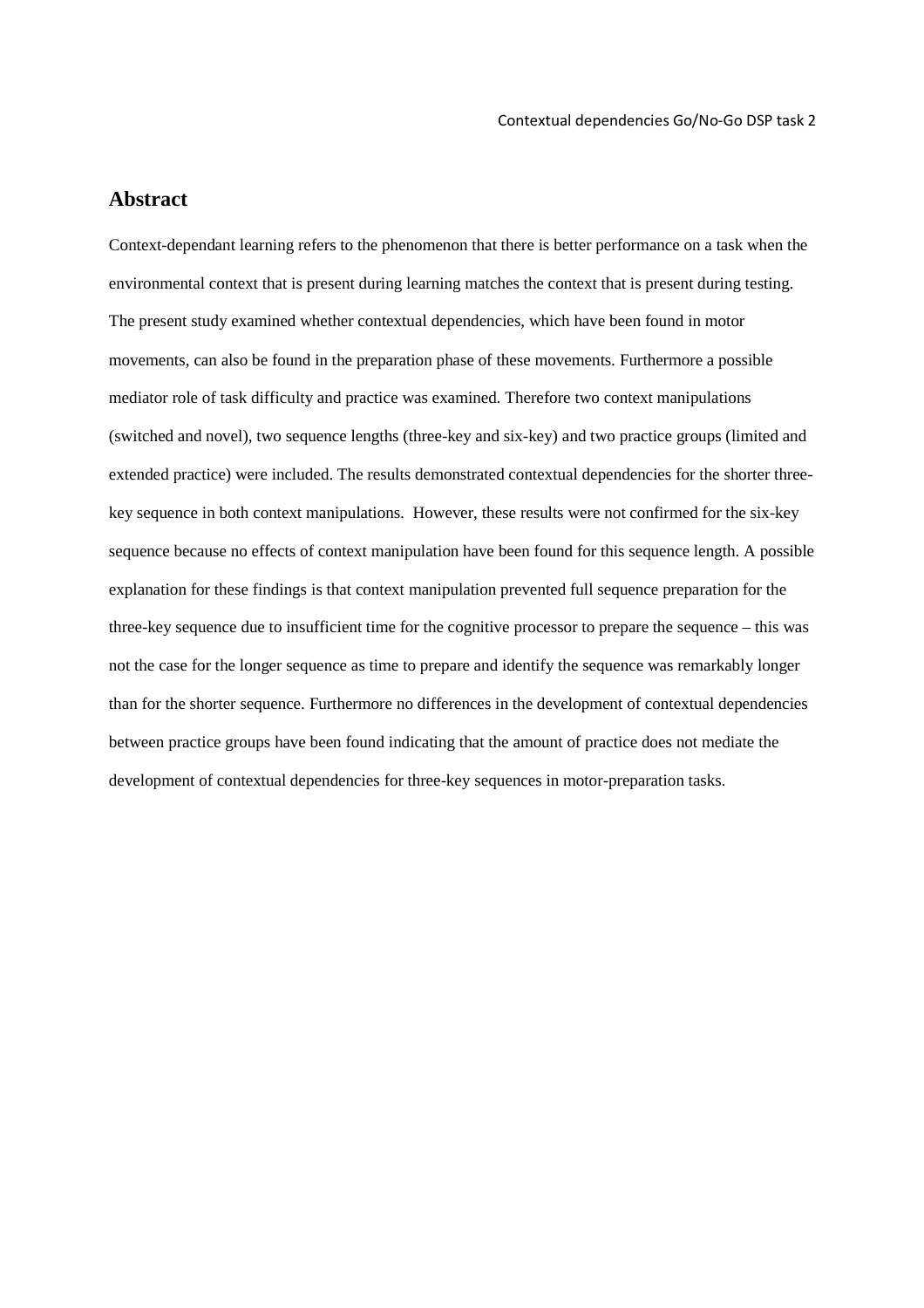## **Contents**

| 1. Introduction<br>1.1 Introduction to context-dependant learning<br>1.2 Context-dependant learning in motor skills<br>1.3 Motor-Preparation in the Go/No-Go DSP task<br>1.4 The present study | 4<br>4<br>5<br>6<br>8 |                        |    |
|------------------------------------------------------------------------------------------------------------------------------------------------------------------------------------------------|-----------------------|------------------------|----|
|                                                                                                                                                                                                |                       | 2. Methods             | 10 |
|                                                                                                                                                                                                |                       | 2.1 Participants       | 10 |
|                                                                                                                                                                                                |                       | 2.2 Apparatus          | 10 |
|                                                                                                                                                                                                |                       | 2.3 Task and procedure | 11 |
| 3. Results                                                                                                                                                                                     | 13                    |                        |    |
| 3.1. Practice phase                                                                                                                                                                            | 13                    |                        |    |
| $3.1.1.3$ -key sequence                                                                                                                                                                        | 13                    |                        |    |
| $3.1.2.6$ -key sequence                                                                                                                                                                        | 14                    |                        |    |
| 3.2. Test phase                                                                                                                                                                                | 15                    |                        |    |
| 3.2.1. 3-key sequence vs. 6-key sequence                                                                                                                                                       | 15                    |                        |    |
| 3.2.2. 3-key sequence                                                                                                                                                                          | 16                    |                        |    |
| 3.2.3. 6-key sequence                                                                                                                                                                          | 18                    |                        |    |
| 3.3. Awareness                                                                                                                                                                                 | 20                    |                        |    |
| 4. Discussion                                                                                                                                                                                  | 20                    |                        |    |
| <b>5. References</b>                                                                                                                                                                           | 26                    |                        |    |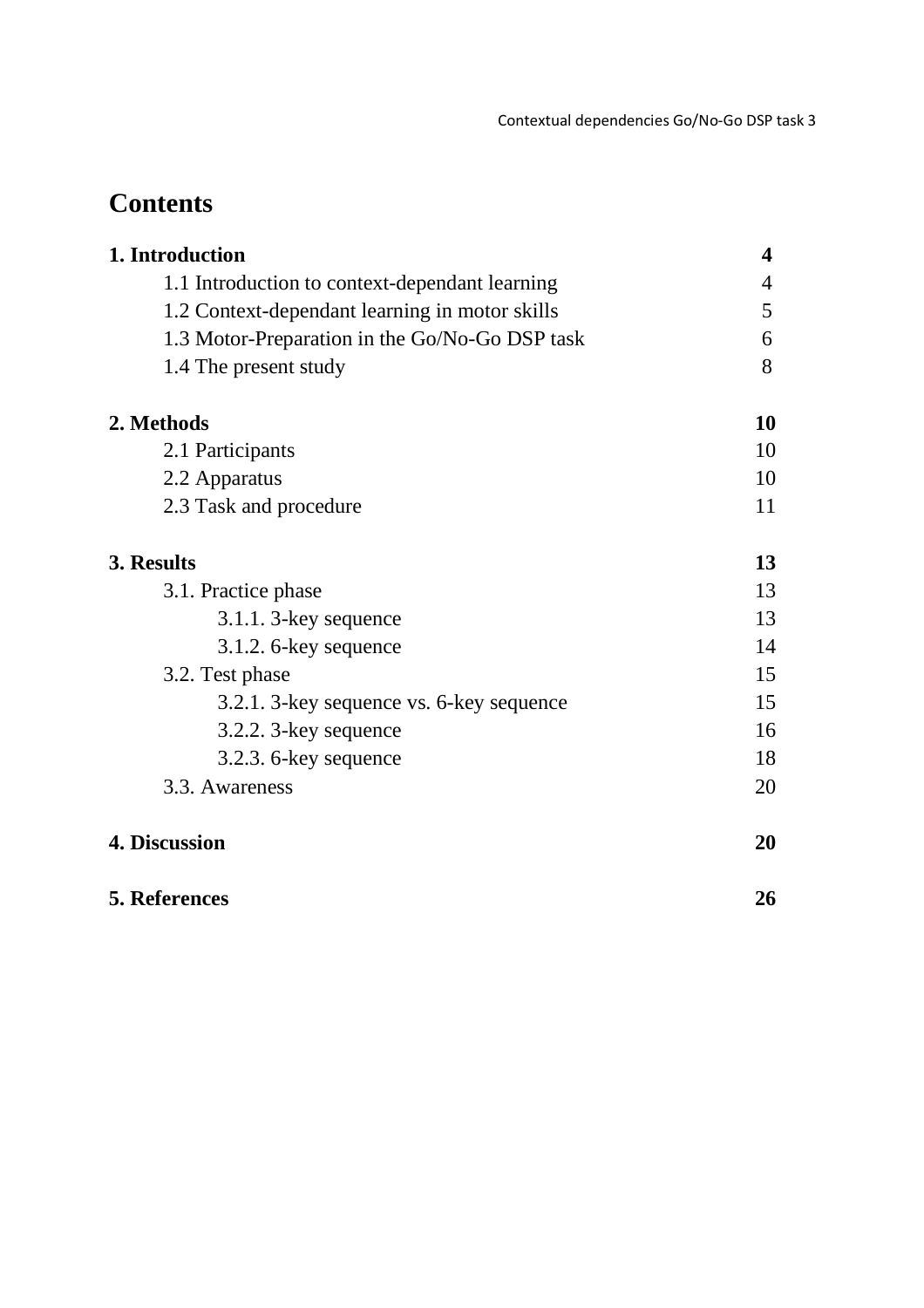## **1. Introduction**

### **1.1 Introduction to context-dependant learning**

In our daily lives we are confronted with a tremendous amount of information, yet just a small amount of this information is consciously processed by our brain. When we want to learn something new, for example, it seems necessary to put attention on the aspects that are necessary to master the ability of our interest and ignore elements that do not have anything to do with the task itself. These elements can be noises, colors, shapes, smells or feelings we experience during the process of learning. Together these and any other elements of the situation and the environment form the *context*. It is a known phenomenon that performance can be improved if the context that is present during encoding of information matches the context that is present during retrieval (Baddeley, Eysenck & Anderson, 2009; Godden & Baddeley, 1975; Jansen, Harris & Anderson, 1971; Smith 1985). This is what we call a *context-effect* which develops through *context-dependent learning*. A simple example is that a pupil's performance on free recall questions (short essay) and cued recall questions (fill-in-the-blank) decrements when there are substantial differences between classroom and test room during examination (Weir & May, 1988). A famous study regarding the topic of context-dependent learning was conducted by Godden and Baddeley (1975) who let divers learn a list of words either underwater or on land, and then tested recall of these words in either the same or another location. Results revealed that the divers who learned underwater could retrieve the words better underwater than on land and vice versa, which implicates that context has an influence on the divers' performance, thus a context-effect. Numerous other studies examined context effects, most of them also dealing with verbal learning in same and different contexts such as noises (Grant et al, 1998), visual contexts (Murnane & Phelps, 1993, 1994, 1995), background music (Balch, Bowman & Mohler, 1992; Smith, 1985) or even physiological state (Goodwin et. al, 1969; Rickles, 1973). A common explanation for the development of context-effects is the *encoding specificity principle,* which states that memory is facilitated if information available at encoding is also available at retrieval (Tulving & Thomson, 1973),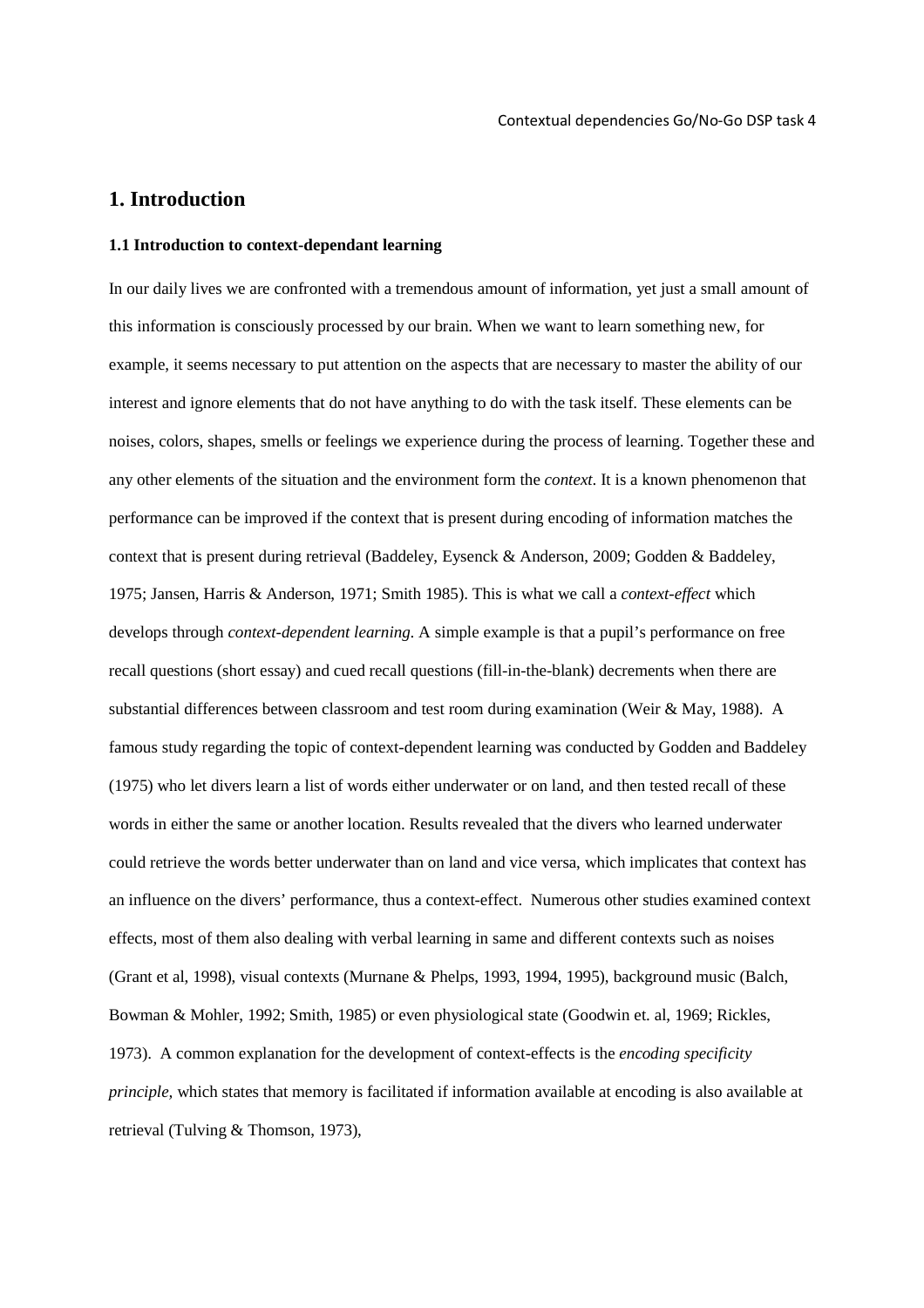## **1.2 Context dependant learning in motor-skill tasks**

Wright and Shea (1991) were the first who successfully extended the topic of context-dependent learning to the domain of motor skills as they conducted research on a possible relationship between environmental manipulations and motor-skill performance. They distinguished between intentional stimuli which are essential for the execution of the task and incidental stimuli which are not required for the execution of the task but can be later associated with the task "due to their selective presence in the learning environment" (Wright & Shea, 1991). Wright and Shea let their participants learn two sequences of different length, a three- and a four-key-sequence. To do so, participants had to repeatedly respond to stimuli that were presented on a display by pressing corresponding keys on the keyboard. The intentional stimuli - which were crucial for the execution of the sequence - were represented as number and horizontal position on the display, whereas incidental stimuli were also included to study the possible effects of different contexts. Incidental stimuli were included by the way that each sequence was paired with a combination of a particular display color, a specific tone, a certain vertical position on the screen, and a particular placeholder shape. After learning participants who had to execute the task in a switched context condition – which means that intentional stimuli were in the test phase presented with incidental stimuli that have former been presented with alternative intentional stimuli - showed significantly more erroneous responses than participants who had to execute the task in the test condition where the incidental stimuli were paired with the same intentional stimuli as during the learning phase. This evidence was only found for the longer four-key sequence. Wright and Shea concluded thus that (1) context has an influence on performance and (2) that the difficulty of a task (e.g. manipulated through the length of the sequence) mediates the development of these context-dependencies. In other words: they found that a switched context affects participants' performance negatively and that the execution of an easier task and therefore execution of shorter sequences is less prone to context manipulations than more difficult tasks with longer sequences. Anderson, Wright and Immink (1998) also conducted research on the possible influence of task difficulty on context-dependencies in motor tasks. They did not only use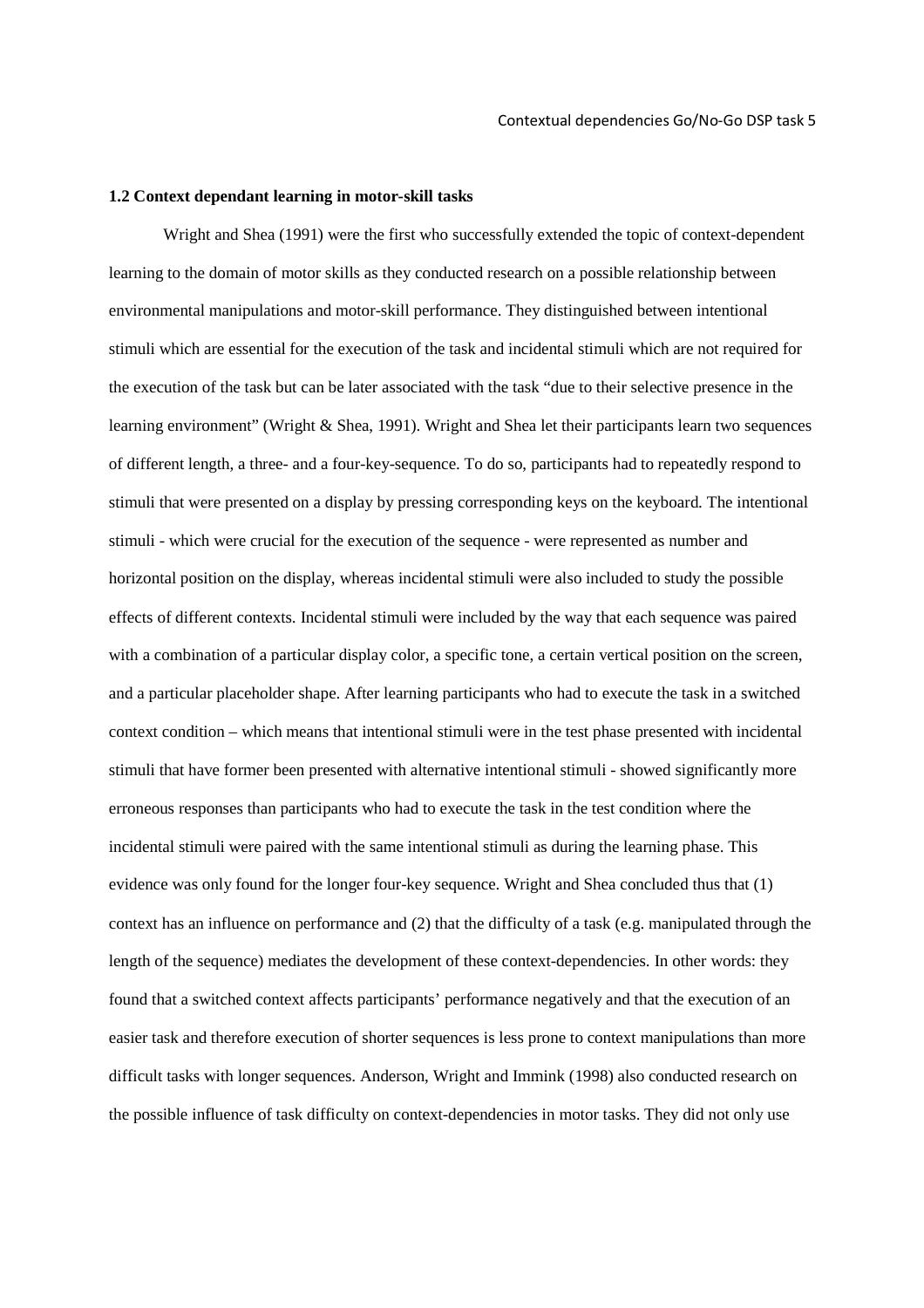erroneous responses as an indicator for performance but mainly reaction time, so they asked participants – in comparison to Wright and Shea (1991) - to react as fast and accurately as possible. Task difficulty was manipulated by restricting the time that participants were allowed to view task-relevant information and the time they were afforded to execute a sequence of key presses. The results showed that in the test phase participants in the more difficult conditions (shorter viewing times) showed slower response times. Therefore they concluded that task difficulty plays a crucial role on the extent to which contextdependencies develop (Anderson et al., 1998). Another important study concerning contextual dependencies in the domain of motor tasks is the study by Wright, Shea, Li and Whitarc (1996) who let participants execute an immediate or a delayed retention test after switching the context in a motor-skill task. Results showed that participants who were asked to execute the immediate test showed decrement performance, whereas participants who were asked to execute the delayed test did not. In a second experiment participants who should execute the delayed test were asked to mentally reinstate the incidental contextual information that was present during execution, which in turn caused a context-effect also for this group (Wright, Shea, Li & Whitarce, 1996). Wright et. al concluded consequently that incidental contextual information can still play a role in participants' performance on a delayed test if participants are explicitly encouraged to mentally reinstate the context.

In summary, (a) contextual dependencies have been found in motor tasks and (b) task difficulty, e.g. manipulated through sequence length, can play a dominant role in the development of these dependencies.

## **1.3 Motor-Preparation in the Go/No-Go DSP task**

The present study is particularly interested in the development of contextual dependencies in the preparation of motor movements and the role that practice and task difficulty play in this respect. A task that is suitable to measure motor movements is the *discrete sequence production* (DSP) task (Verwey, 1999; 2003). The DSP task is a motor sequence task that typically consists of sequences of two to six stimuli that are presented in a determined order. In the DSP task there are four rectangles presented on the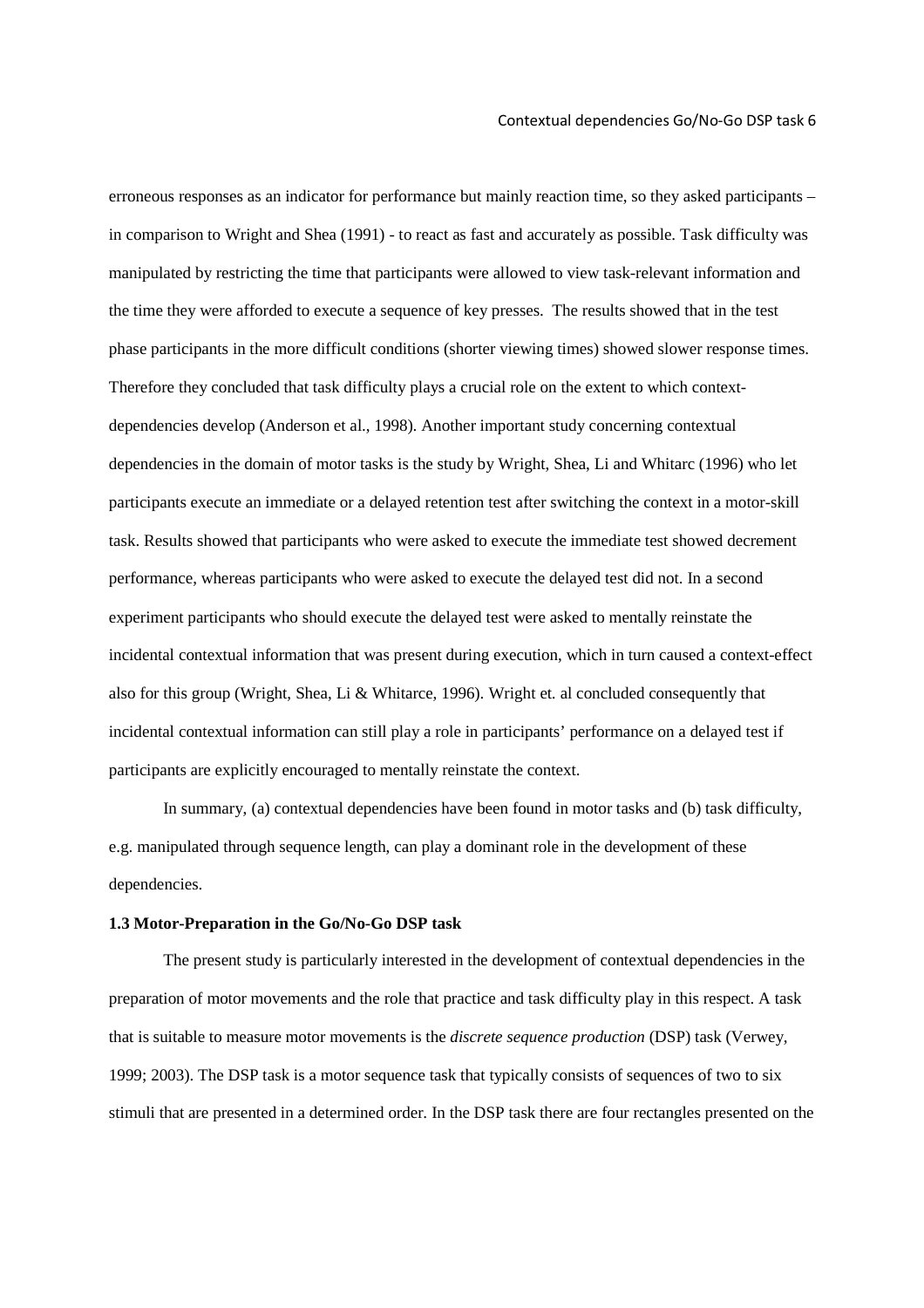screen which light up in a certain order to form a sequence. Subjects put their fingers on a keyboard in a specific manner and respond by means of a key press to a stimulus that lights up on a display. As soon as response is given, another stimulus lights up on the display until the sequence ends. Every stimulus on the display spatially corresponds to a specific key on the keyboard. After extensive practice subjects are very fast at performing the whole sequence which can be attributed to the development of movement representations called *motor chunks*. Through the use of motor chunks about 5 key presses can be executed as one single response (Verwey 1996), while the first stimulus functions as an indicator for the entire chunk. As this study particularly examines the preparation of a movement sequence, a modification of the original DSP-task will be used.

 The *Go/No-Go DSP*-task, developed by de Kleine and Van der Lubbe (2011), is a purely memory-based version of the DSP-task and distinguishes between preparation and execution of a motor sequence. The crucial difference with the original DSP task is that during the Go-/No-Go DSP-task participants are not asked to respond to each stimulus immediately upon presentation, but instead they have to wait until the whole sequence is presented. After the presentation of the sequence a fixation cross, which is positioned central above the rectangles, fills with either green (go-trial) or red color (no-go trial). The go-trial indicates that the sequence should be reproduced by the participant, whereas the no-go trial indicates that no action should be taken. This strict division between presentation and execution of a sequence assures an execution exclusively from memory. The division between preparation and execution of a motor sequence furthermore takes account of Verwey's *dual processor theory* which states that motor tasks are prepared by a cognitive processor and executed by a motor processor (Verwey, 2003). The cognitive processor is responsible for the *preparation* of a movement; it selects and loads the elements of the sequence into the motor buffer while the motor processor has the function to read these elements and *execute* them. As after extended practice motor chunks develop the cognitive processor does not have to prepare every single key press separately and the motor chunk can be executed as a whole by the motor processor when the first stimulus of the motor chunk is presented as a cue. The development of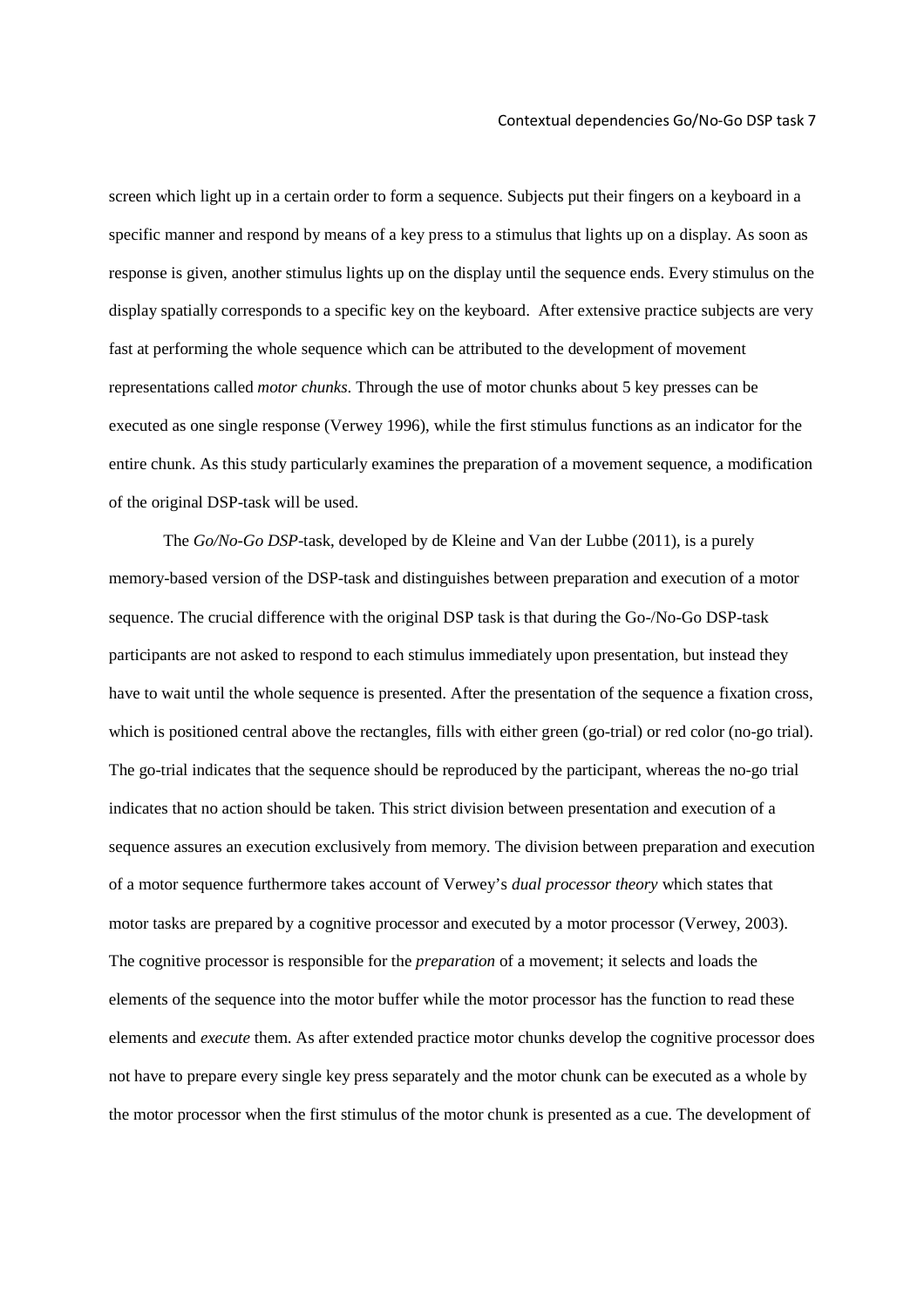motor chunks decreases thus the processing load on the cognitive processor and therefore reaction times decrease as motor chunks develop.

 Recently researchers made use of the above described Go-/No-Go DSP task to show contexteffects in the preparation phase of motor movements (Ruitenberg, Abrahamse, de Kleine and Verwey, under review). Ruitenberg et al. (under review) let participants learn two sequences consistent of six-key presses. In the test phase context was manipulated through the color of the sequences. Results showed that participants in a switched context condition executed the task significantly slower than participants in the same context condition, an effect of context was thus found. Ruitenberg et. al added a third context to the experiment, a novel context, which did not affect participants performance (Ruitenberg, under review). They proposed thus a type of context-dependency which only occurs when the participant is confronted with conflicting contexts rather than a merely new one. This paper aims to replicate and deepen these findings.

## **1.4 The present study**

The present study includes two kinds of context manipulations, two sequence lengths and two practice groups to examine the possible role of context manipulations, task difficulty and the role of practice on the development of contextual dependencies in the Go/No-Go DSP task. We hypothesize that (1) both context manipulations will cause an attenuation of performance and that (2) task difficulty and (3) practice will mediate the magnitude to which the context manipulations affect performance. In the following the hypotheses will be discussed separately.

 Each sequence was throughout the practice phase constantly presented in either yellow or blue color. To measure possible context effects we make use of two kinds of incidental context manipulations; after practice we present the sequences in a switched and in a novel context condition. In the switched context condition the sequences switch colors (blue sequence becomes yellow and vice versa), whereas in the novel context condition both sequences are presented in red. According to the *encoding specificity principle* (Tulving & Thomson, 1973)*,* both context manipulations should cause an attenuation of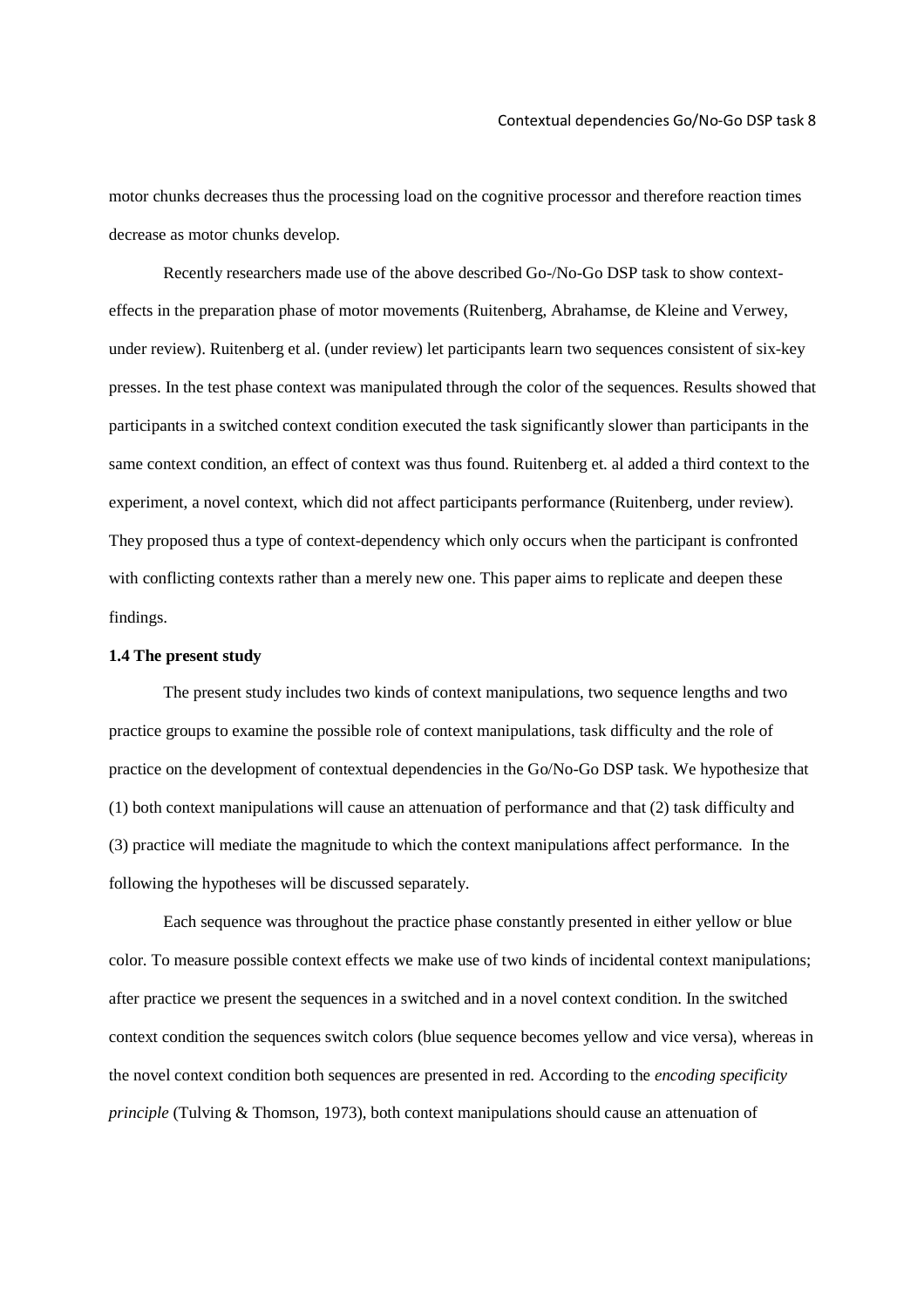performance because in both the switched and the novel context condition the context that was presented during encoding does not match the context that is presented during retrieval. However, on the basis of the findings of Ruitenberg et. al (under review) it can assumed that only the switched context condition would cause an attenuation of performance. If participants' performance would only decrement in the switched context condition but not in the novel this could be explained due to conflicting information as the incidental stimulus that was a cue for one sequence will then be presented with another sequence. The context-effect would then develop through misleading expectations and interference, thus in this case there would not necessarily be a context-effect in the traditional way as proposed by the encoding specificity principle.

 Furthermore we divided participants into two groups to examine the possible role of practice in context-dependant learning; half of the participants received limited practice on the sequences, while the other half received extended practice. Two opposed hypotheses can be made regarding the influence of practice on the development of contextual dependencies. On the one side it can be assumed that after extended practice motor chunks are more developed than after limited practice and as motor chunks decrease participants' dependence on visual stimuli and the cognitive processor (Verwey, 1999) it can be expected that – since the contextual manipulations in the present study are of visual nature - the extended practice group will be less sensitive to contextual manipulations. On the other side it can be hypothesized that since it is assumed that contextual dependencies develop due to the association of intentional and incidental stimuli (Wright  $\&$  Shea, 1991) these associations will be greater after extended than after limited practice and consequently the extended practice group would be more sensitive to context manipulations.

Our study included two lengths of sequences, to investigate the possible effect of sequence length and therefore task difficulty on context-dependency. In line with Verwey's dual processor theory we assume that context-dependency will be greater for the longer sequence due to the increased processing load on the cognitive processor as sequences get longer (Verwey, 2003). We expect a role of task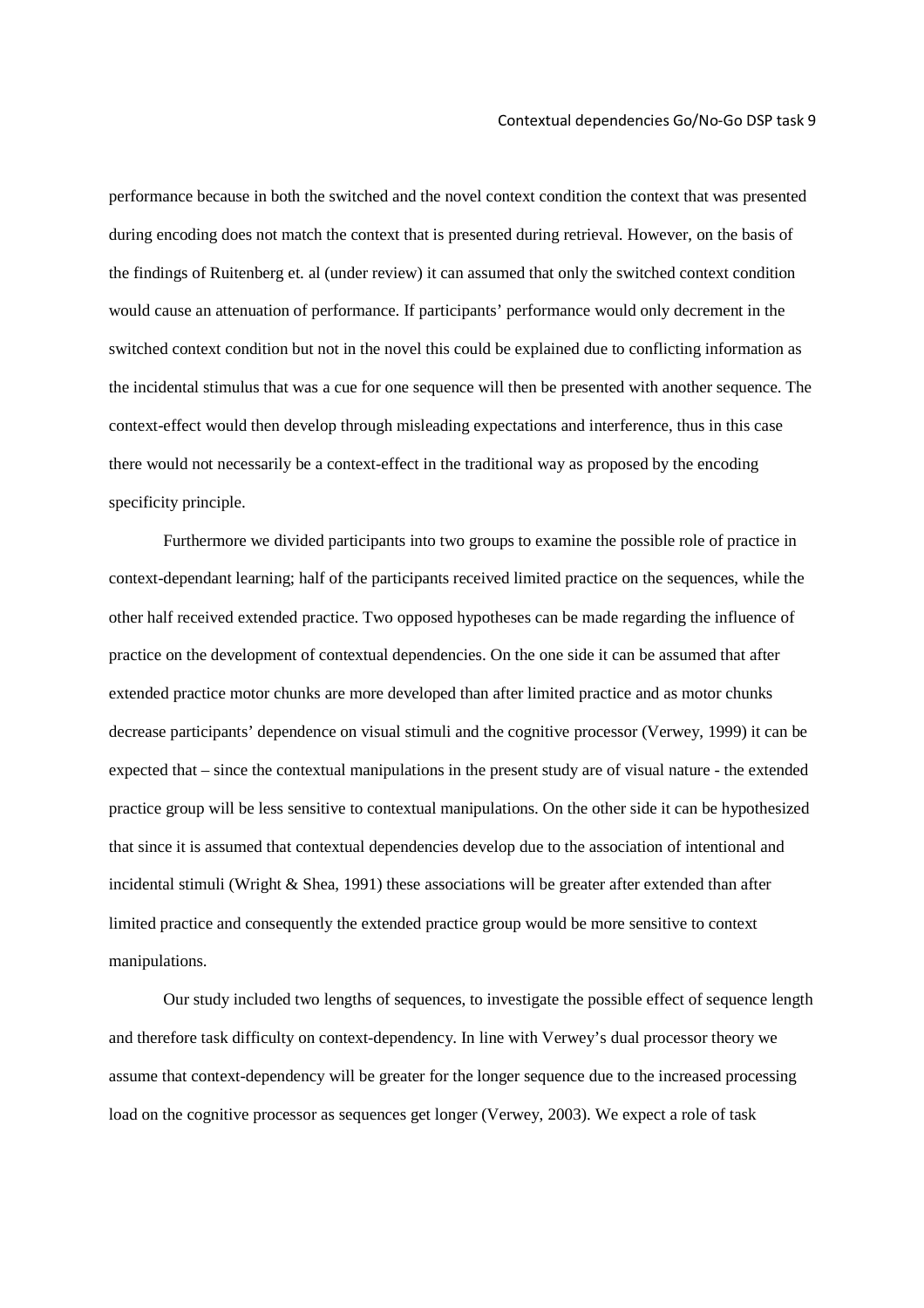difficulty on the forming of contextual dependencies as a possible role of sequence length on the development of contextual dependencies in motor tasks has already been indicated by other studies (Wright and Shea, 1991). Wright and Shea found that participants' performance was significantly more context-dependent with the four-key sequences than with the shorter three-key sequences in terms of correctly executed key presses (PC). However, a difference with the present study is that Wright and Shea focused on PCs whereas our study also includes response time (RT) as a dependent variable which is more sensitive to differences.

 In summary, this study aims to deepen knowledge concerning context-dependencies in the preparation of exclusively memory-based motor skill tasks. As research in this specific domain was rarely conducted it seems not just useful to reproduce some recent results (Ruitenberg, under review) but also to include new aspects which add further knowledge to the topic such as the possible influence of different sequence lengths on context-dependent learning and the execution of the Go/No-Go DSP task.

## **2. Methods**

## **2.1 Participants**

Participants in this study were 48 students (25 male and 23 female) of the University of Twente. Their mean age was 22 years, ranging from 18 to 28 year. According to Annett's (1970) Handedness Inventory 46 participants were identified as right-handed and 2 participants as ambidextrous (an exclusion of the 2 ambidextrous participants did not have any influence on the results of the study, so they remained in the data set). Participants did not have ADHD, colorblindness or any neurological disorders. Course credits for participation were offered to each participant. The study was approved by the ethics committee of the Faculty of Behavioral Sciences of the University of Twente.

#### **2.2 Apparatus**

E-Prime<sup>©</sup> 2.0 was used for stimulus presentation and data registration. The program ran on a Pentium IV class PC. Stimuli were presented on a 17 inch Philips 107 T5 display.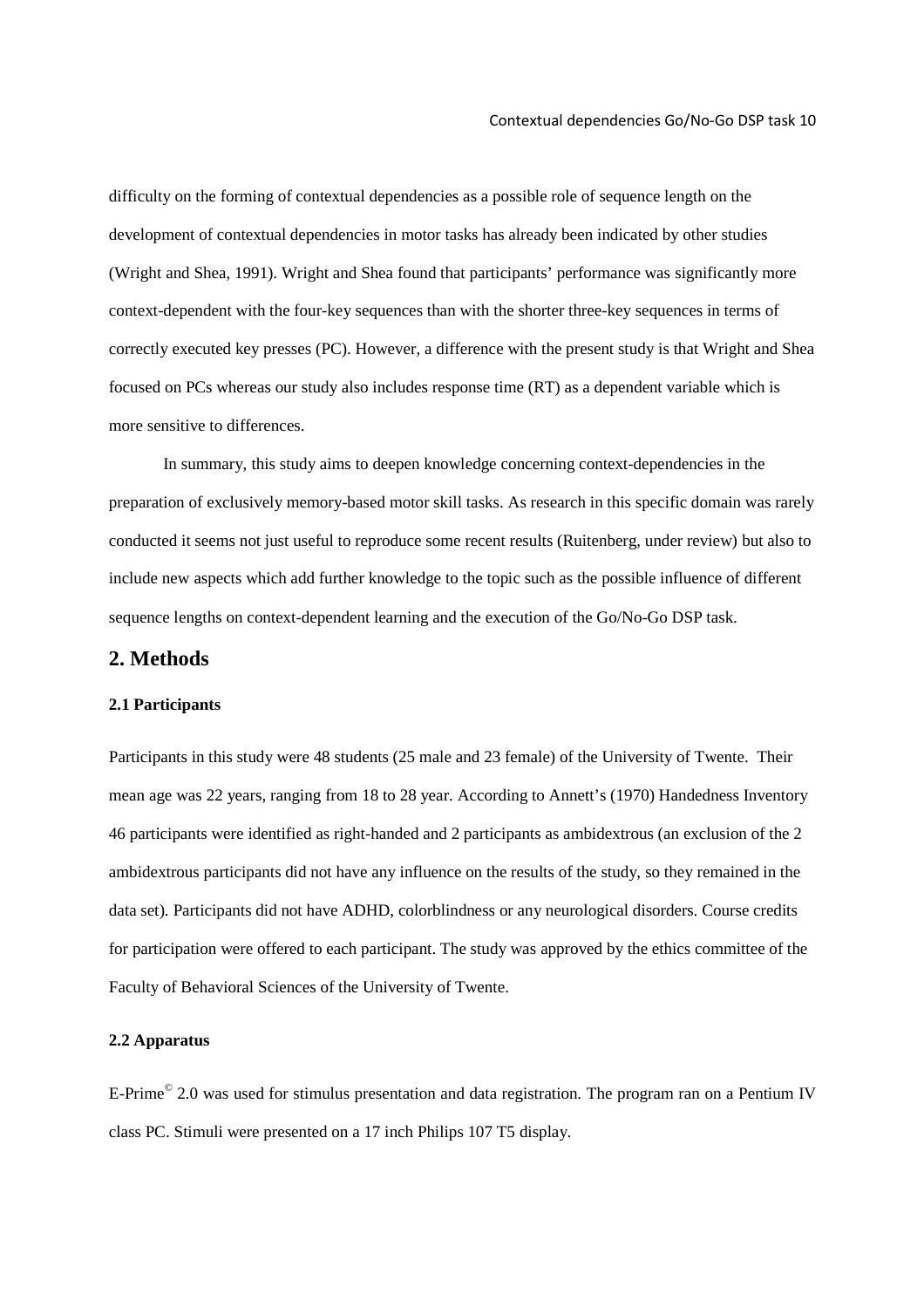## **2.3 Task and Procedure**

Before the actual motor-task started participants had to sign an informed consent and a screening form to make sure the participants matched the requirements for participation (right-handed, no form of colorblindness, ADHD or any neurological disorders). Participants were then asked to execute the Go/No-Go DSP task. Therefore participants had to sit behind a computer and place their fingers of the left hand on the c, v, b and n keys. A fixation cross and four rectangles were presented on the screen, each of the rectangles corresponded with one key.



Figure 1: Illustration of a complete trial of the Go/No-Go DSP task for a 3-key-sequence (VNC). Participants had to place the fingers of their left hand on the C, V, B and N keys which corresponded with the four rectangles. After the whole sequence was presented the fixation cross above the rectangles indicated a go- (green color) or a no-go trial (red color).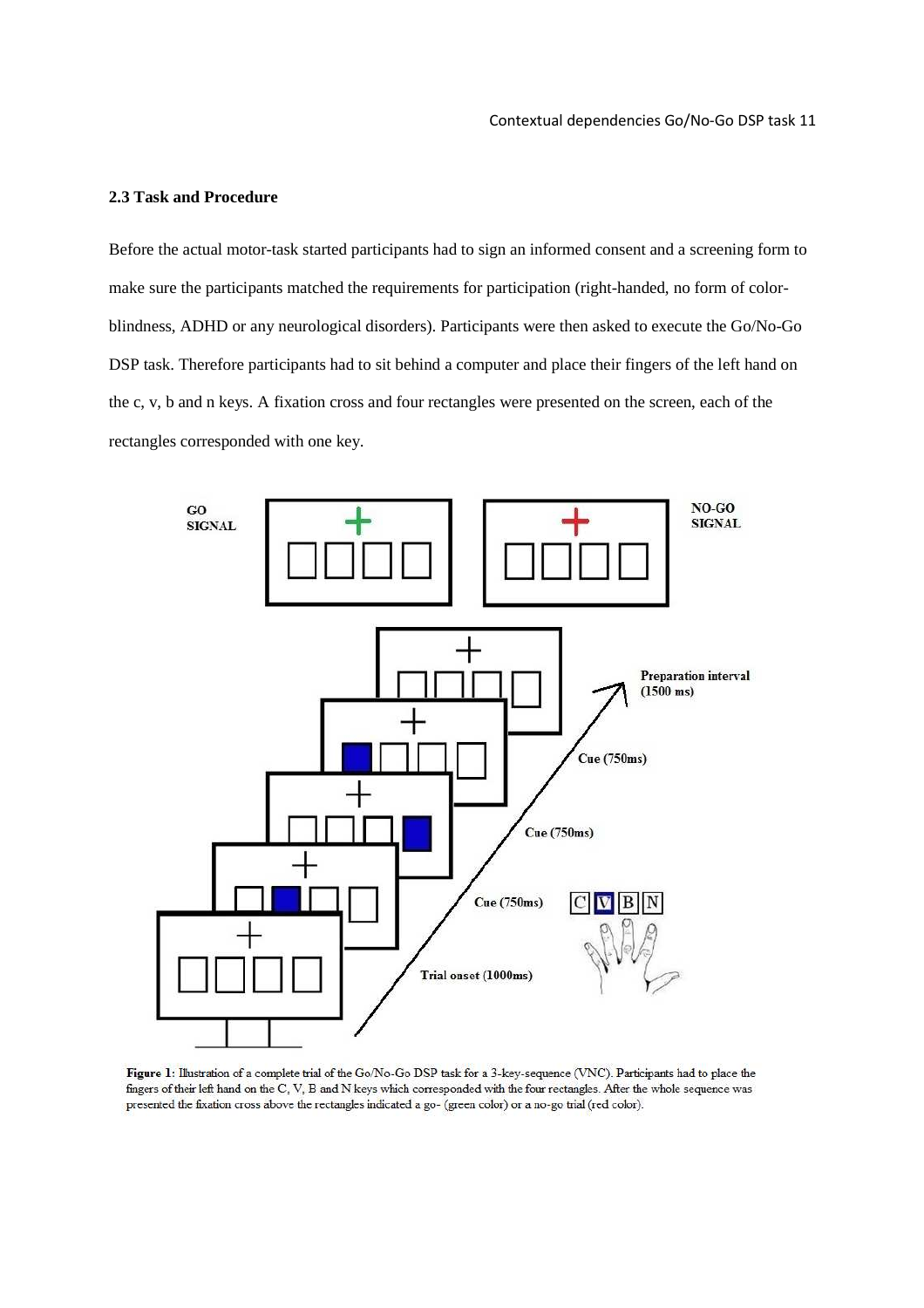After 1000ms a rectangle lit up for 750ms, then a second rectangle lit up (while the other rectangle's color disappeared), and so on until the whole sequence was presented in either blue or yellow color. After the sequence was presented the default screen reappeared for 1500ms and after that the fixation cross filled with either red or with green color. If the fixation cross filled red this was presented for 3000ms and no action should be taken (this happened in 8% of all cases and is called a *no-go trial*), whereas if the fixation cross filled green this was presented for 100ms and the participants should try to execute the sequence that has just been presented (in 92% of all cases, called a *go-trial*). An illustration of the Go/No-Go DSP task can be found in Figure 1. Participants had to learn two sequences of different lengths in the practice phase, one three-key-sequence and one six-key-sequence. In order to prevent finger-specific effects there were four versions of each sequence length created (6-key-sequences: bcncbv, nvbvnc, cbvbcn, vncnvb; 3.key.sequences: vnc, bcn, nvb, cbv). The sequences were combined in such a way that the sequences that participants had to execute did not start with the same key. During the practice blocks one sequence was always presented in yellow and the other sequence in blue and the sequences were always presented randomly. Half of the participants performed the sequences during one practice block (50 trials per sequence in total), the limited practice group, whereas the other half of the participants performed 6 practice blocks (300 trials per sequence), the extended practice group. A practice block consisted of 100 go and 20 no-go trials. There was a 30 second break halfway through each practice each block and a 2min break after a practice block was completed. During the test phase each participant had to execute the task in three different conditions. One was the *same context condition* in which the match between the sequences and the colors of the stimuli were the same as during the practice phase. Another was the *novel context* in which both sequences were now presented in red. The third condition was the *switched context* where the colors of the sequences were switched, thus the sequence that was presented in blue during practice was now presented in yellow and vice versa. As during practice the sequences were presented randomly. The order of the conditions was counterbalanced across participants to avoid order effects. After completion of the task participants were asked to fill out two questionnaires. The first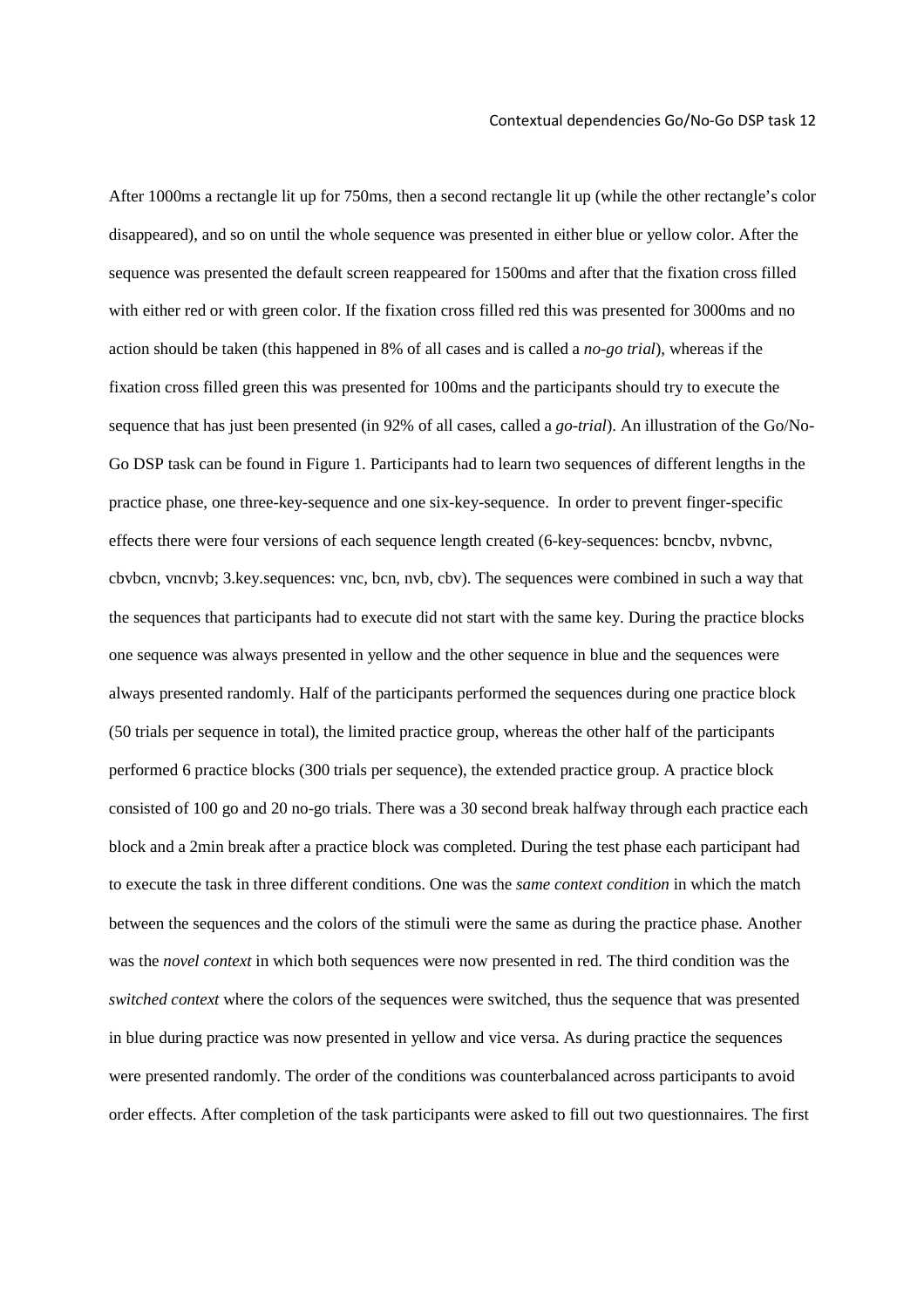asked participants to recall the sequences they just executed and write them down. In the second questionnaire participants were asked to recognize their two sequences out of 12 alternatives and furthermore to indicate how they remembered the sequences.

## **3. Results**

For each participant the mean response time (RT) and accuracy per block were calculated. RT was defined as the time between the presentation of the go-signal and the first key press, and furthermore the interval between the first and the second key press and so on until the sequence ended. Only RTs of sequences without any erroneous responses were included in the analyses. Accuracy was defined as the percentage of correctly executed key presses.

## **3.1 Practice phase**

#### *3.1.1. 3-key-sequence*

We performed an ANOVA with Key (3) as repeated measures on the limited practice group. The results showed that there was an effect of Key,  $F(2,46)=45.02$ ,  $p<.001$ , which means that some keys were executed faster than others. This effect occurred due to the in comparison with the others keys slow RTs on the first key press which represents the response to the fixation cross. The following key presses depend on sequence knowledge which requires another kind of response that can be executed faster. A mixed ANOVA with Block (6) x Key (3) as repeated measures was performed on the extended practice group. Main effects showed that RTs decreased across practice blocks, *F*(5,115)=60.77, *p*<.001. A closer look at the data revealed that this effect occurred basically because of the high response times on the first practice block (348 ms) in comparison to the further blocks (RT second block =  $258$  ms, third block =  $242$ ms, fourth block = 239 ms, fifth block = 224 ms, sixth block = 208 ms). Furthermore there was an effect on Key, which means that some keys were executed faster than others, *F*(2,46)=115.1, *p*<.001. The ANOVA also showed an interaction effect of Key and Block, some keys were thus executed faster than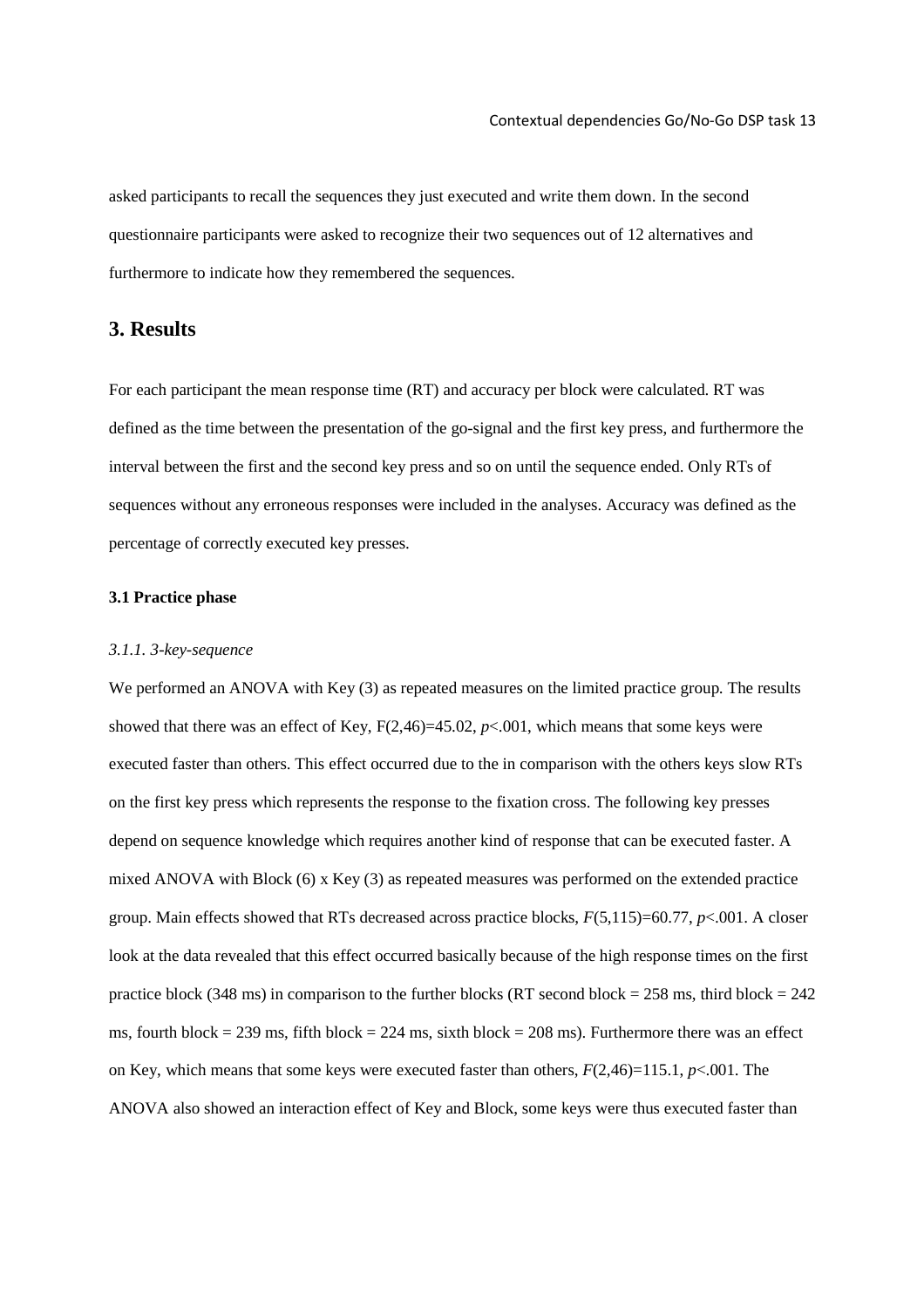others across blocks, *F*(10, 230)=3.01, *p*=.01. To account for possible differences between limited and extended practice group a second mixed ANOVA was performed on both groups for the first practice block. Evidence showed a main effect of Key,  $F(2,92)=100$ ,  $p<0.1$ , but execution of key presses did not differ significantly between both groups,  $F(2,92)=0.025$ ,  $p=.98$ . Furthermore there was no difference in performance between both groups,  $F(1,46)=0.73$ ,  $p=.4$ .

#### *3.1.2. 6-key-sequence*

The same analysis was executed for the 6-key-sequence. An ANOVA with Key (6) was executed for the limited practice group and again we found that there was an effect of Key,  $F(5,115)=42.01$ , p<.001, due to the slow response times on the first key press in comparison with the following key presses. Another ANOVA with Block (6) x Key (6) as repeated measures for the extended practice group showed that RTs decreased across practice blocks significantly,  $F(5,115)=86.64$ ,  $p<0.01$  and that – also for this group - there was an effect of Key,  $F(5,115)=27.45$ ,  $p<01$ . However, no interaction effect of Block x Key has been found which means that there was no significant difference between the execution of keys across blocks, *F*(25,575)=1.17, *p*=.26 (Figure 2). To check for possible differences between groups a mixed ANOVA for both groups with Key (6) as repeated measures on the first practice block was executed. Again there was an effect of Key,  $F(5,230)= 52.02$ ,  $p<0.01$ , but no interaction effect of group and performance, *F*(1,46)=0.54, *p*=0.47, indicating that performance between groups did not differ on the first block.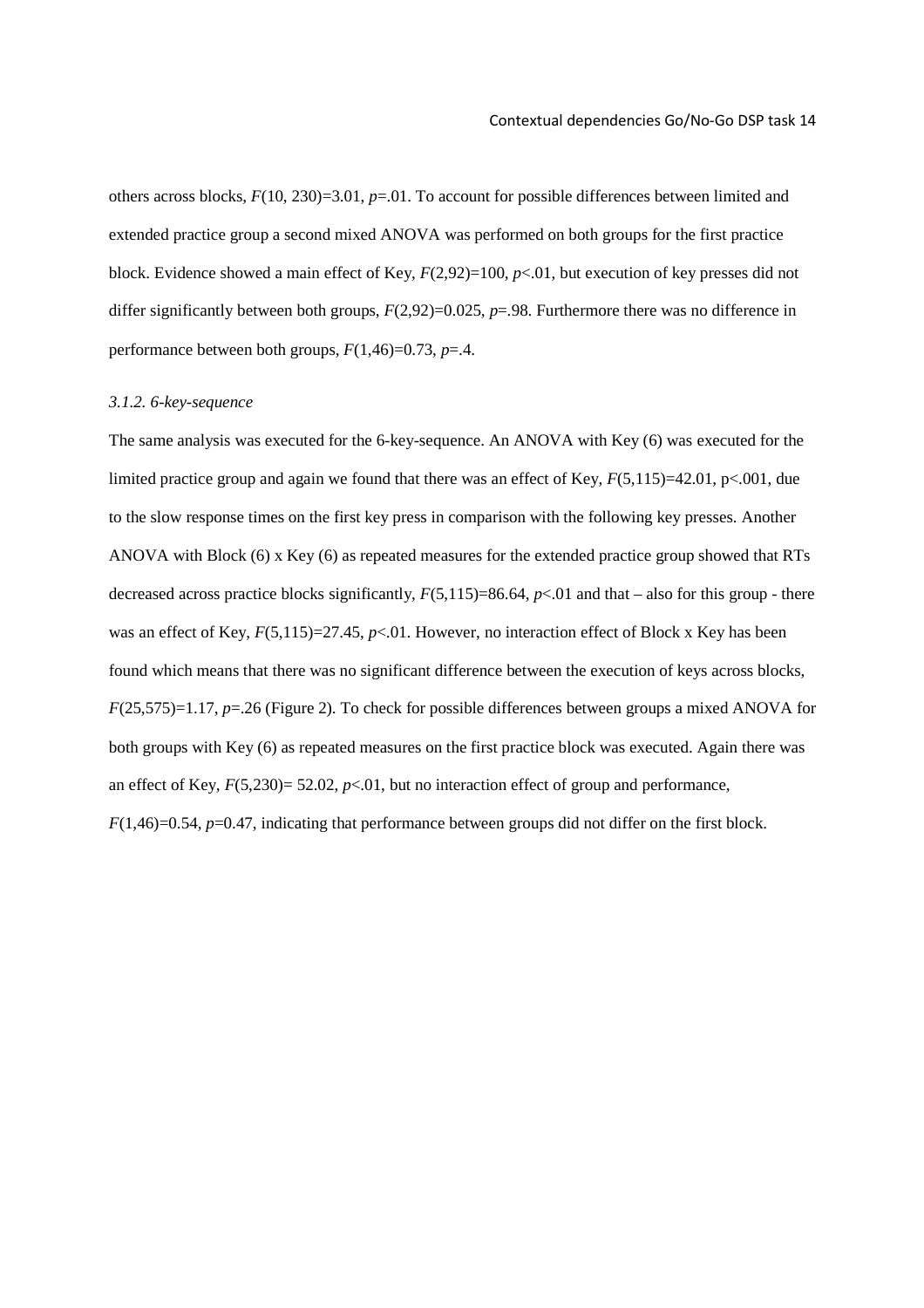

Figure 2: RTs of the extended practice group across the six practice blocks. The figure shows that the first key was executed slower than the other keys and that RTs decreased across practice blocks.

## **3.2 Test phase**

## *3.2.1 3-key-sequence vs. 6-key-sequence*

We performed a mixed ANOVA with Sequence  $(2;$  three-key vs. six-key sequence) x Condition  $(3;$  same vs. switched vs. new) x Group (2: limited vs. extended practice). Results showed an effect of sequence length, *F*(1,46)=13.24, *p*<.001, which means that the three-key sequence was executed faster (227 ms) than the six-key-sequence (251 ms). However, we did neither find an interaction effect of sequence length and condition,  $F(2,92)=1.71$ ,  $p=.186$ , nor an interaction effect of sequence length, condition and the amount of practice,  $F(2,92)=0.08$ ,  $p=.92$  (Figure 3). In terms of accuracy we found similar results as there was an effect of sequence length (99.2% of correctly executed key presses in the three-key-sequence; 97.7% in the six-key-sequence),  $F(1,46)=17.96$ ,  $p<.001$ , and no interaction effect of length and condition,  $F(2,92)=0.02$ ,  $p=.99$ , or length, condition and the amount of practice,  $F(2,92)=1.78$ ,  $p=.17$ . Contrary to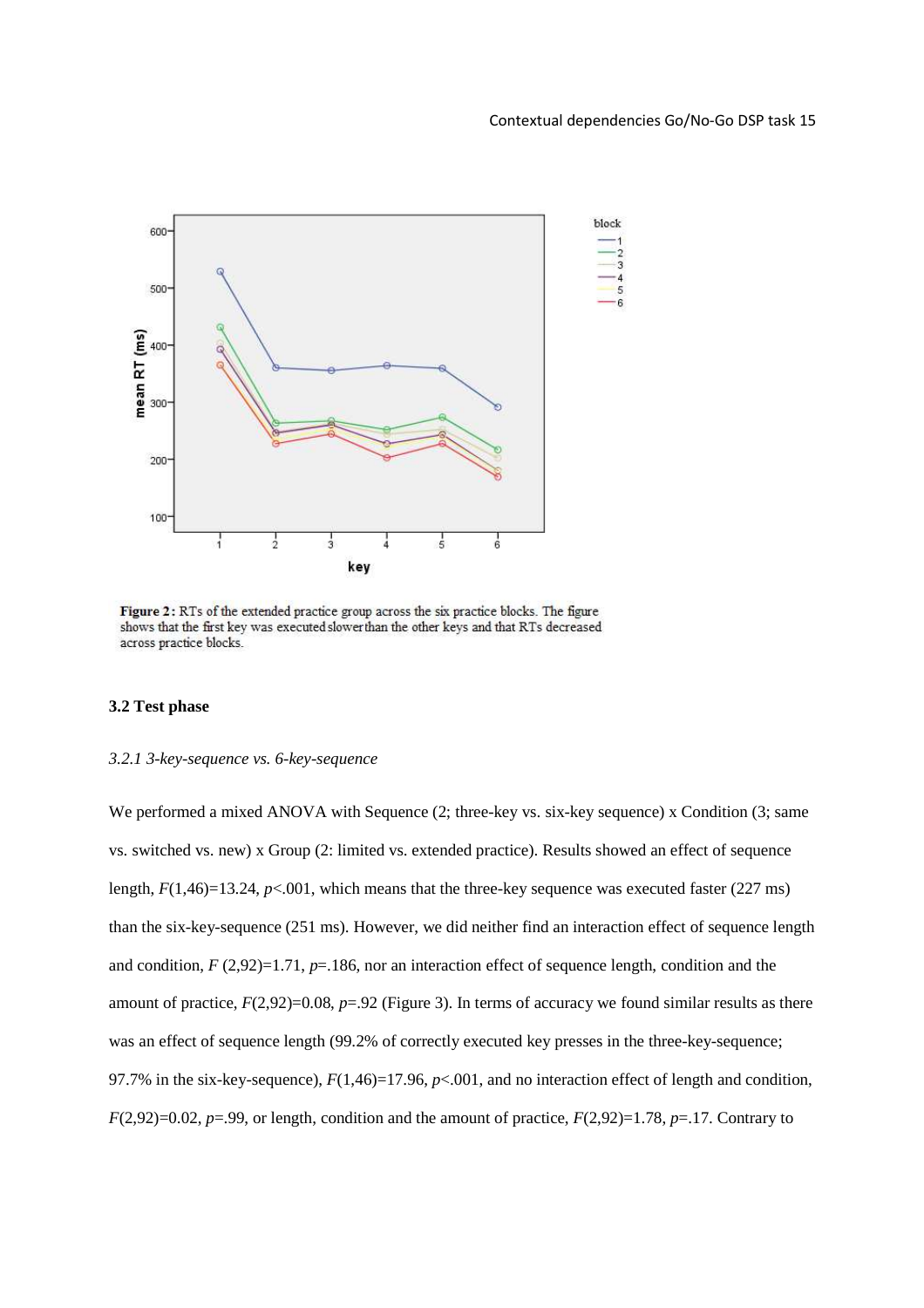our hypothesis there was thus no significant difference in contextual dependence between the two sequence lengths.



Figure 3: This figure shows the mean RTs of the different sequence lengths in the three test conditions. Altough there were no significant differences in contextual dependency between both sequence lengths, this diagram shows that the shorter sequence had a stronger tendency to be sensitive to context manipulations.

#### *3.2.2 3-key-sequence*

We performed a mixed ANOVA with Condition (3) and Key (3) as repeated measures and Group (2) as between-subject variable. There was a tendency of Condition to become significant, *F*(2, 92)=2.43, *p*=.09 - mean RTs indicated that performance in the switched (230 ms) and in the novel condition (231 ms) decremented compared to the original context condition (220 ms) (Figure 3). Based on our hypotheses, we performed separate analyses to check for differences between both the same/switched and the same/novel conditions. A significant difference in performance was found between both the same/switched condition,  $F(1,46)=3.51$ ,  $p=.035$  (two-tailed=.067) and the same/novel condition (Figure 4), *F*(1,46)=4.95, *p*=.0155 (two-tailed=.031).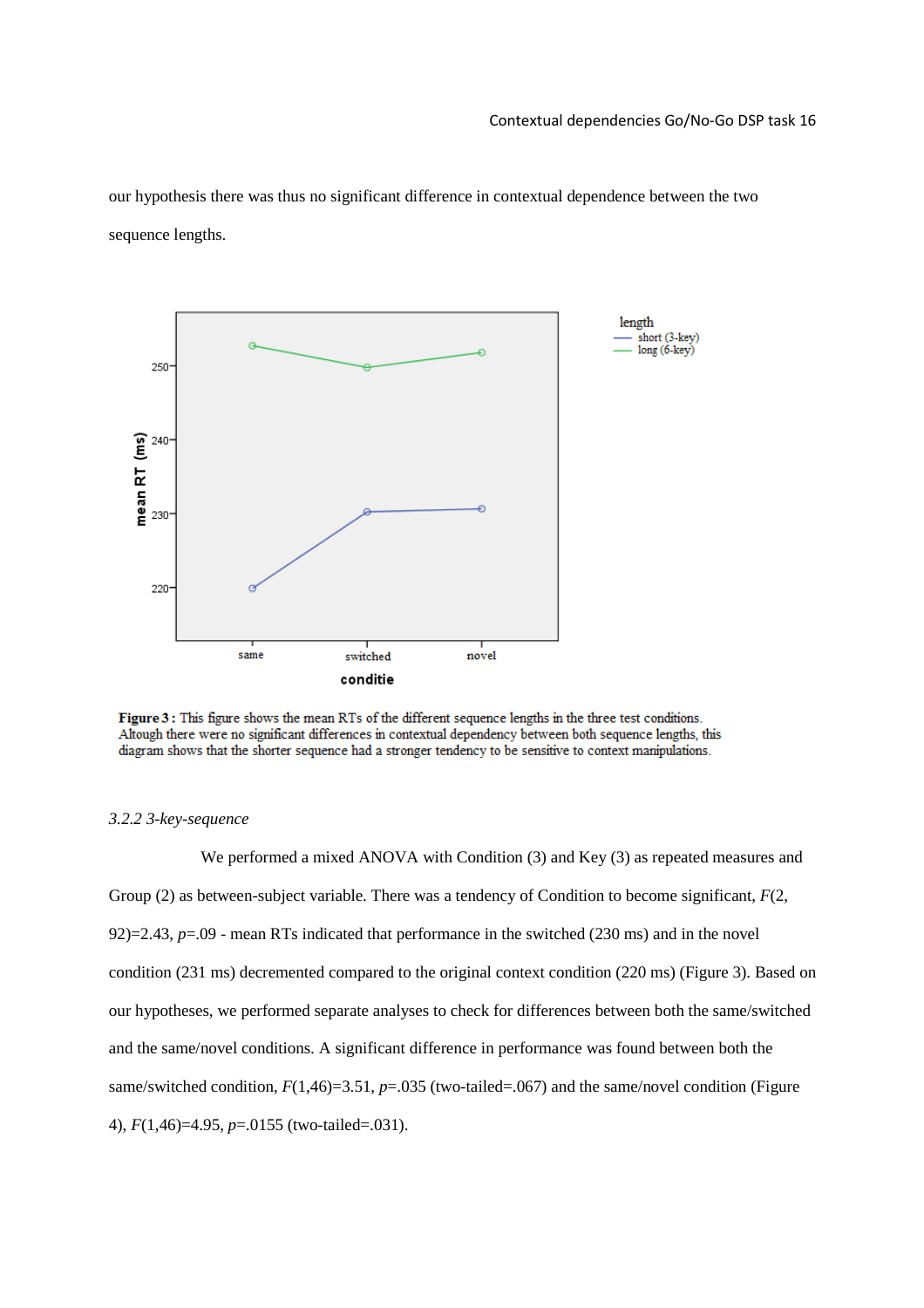

Figure 4: This figure illustrates the significant difference in performance between the same and the novel context condition (mean RT 220 ms vs. 231 ms) for the 3-key-sequence.

A closer look at the data reveals that the significant difference in performance between same and switched condition was basically caused by the difference in performance on the first key T1 (same condition = 319 ms vs. switched condition = 347 ms),  $F(1,46)$ =2.921,  $p$ =.094, while there was no difference in performance on T2 (185 ms vs. 186 ms) , *F*(1,46)=0.072, *p*=.757, and T3 (156 ms vs. 158 ms), *F*(1, 46)=0.176, *p*=.677 (Figure 5). This was not the case for the same/novel condition, with T1 (319 ms vs. 337 ms), F(1,46)=2.542, p=.118, T2 (185 ms vs. 195 ms) , F(1,46)=3.42, p=.071, and T3 (156 ms vs. 159 ms),  $F(1,46)=0.314$ ,  $p=.578$ , where the second key was most affected.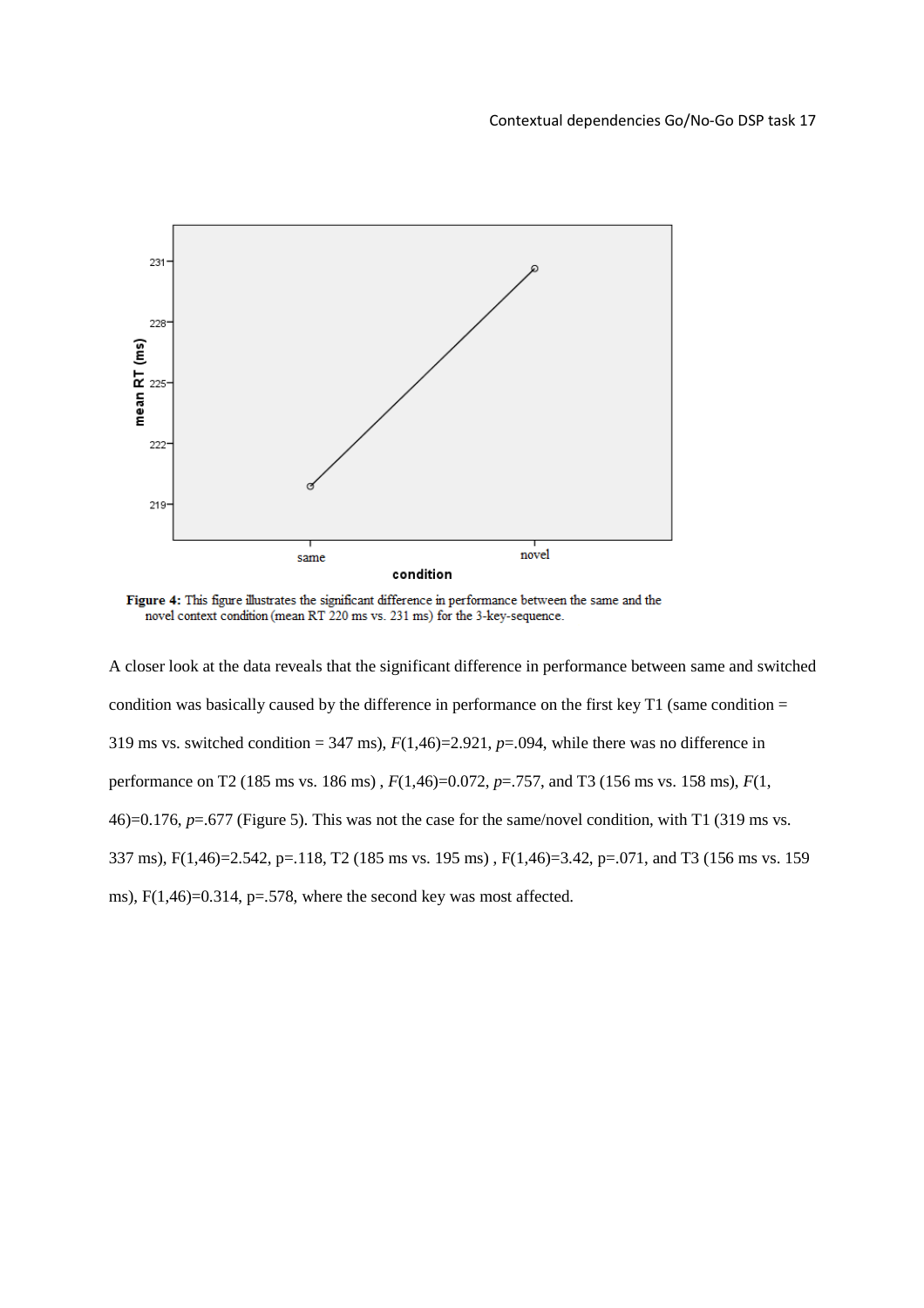

Figure 5: The difference in performance between same and switched condition occured basically because of the context-effect on the first key T1 (same = 319 ms vs. switched = 347 ms), while keys T2 (185 ms vs. 186 ms) and T3 (156 ms vs. 158 ms) remained nearly unaffected.

 Performance between the limited (244 ms) and extended (211 ms) practice group did not differ significantly,  $F(1,46)=2.01$ ,  $p=.16$ . Moreover, amount of practice did not mediate these results as in both cases no interaction effect between Group and Condition was found (*F*(1,46)=0.237,*p*=.629 for same/switched condition and  $F(1,46)=0.927$ ,  $p=.341$  for same/novel condition).

 We also performed a mixed ANOVA to check for differences regarding participants' accuracy in the three test conditions. We found that participants executed averaged 99.6% of all key presses in the same context condition, 99% in the switched context, and 99.1% in the novel context correctly. These differences in terms of accuracy between the three test conditions were not significant,  $F(2,92)=1.09$ , *p*=.34.

#### *3.2.3 6-key-sequence*

We performed the same analysis for the 6-key-sequence. For the 6-key-sequence we did not find any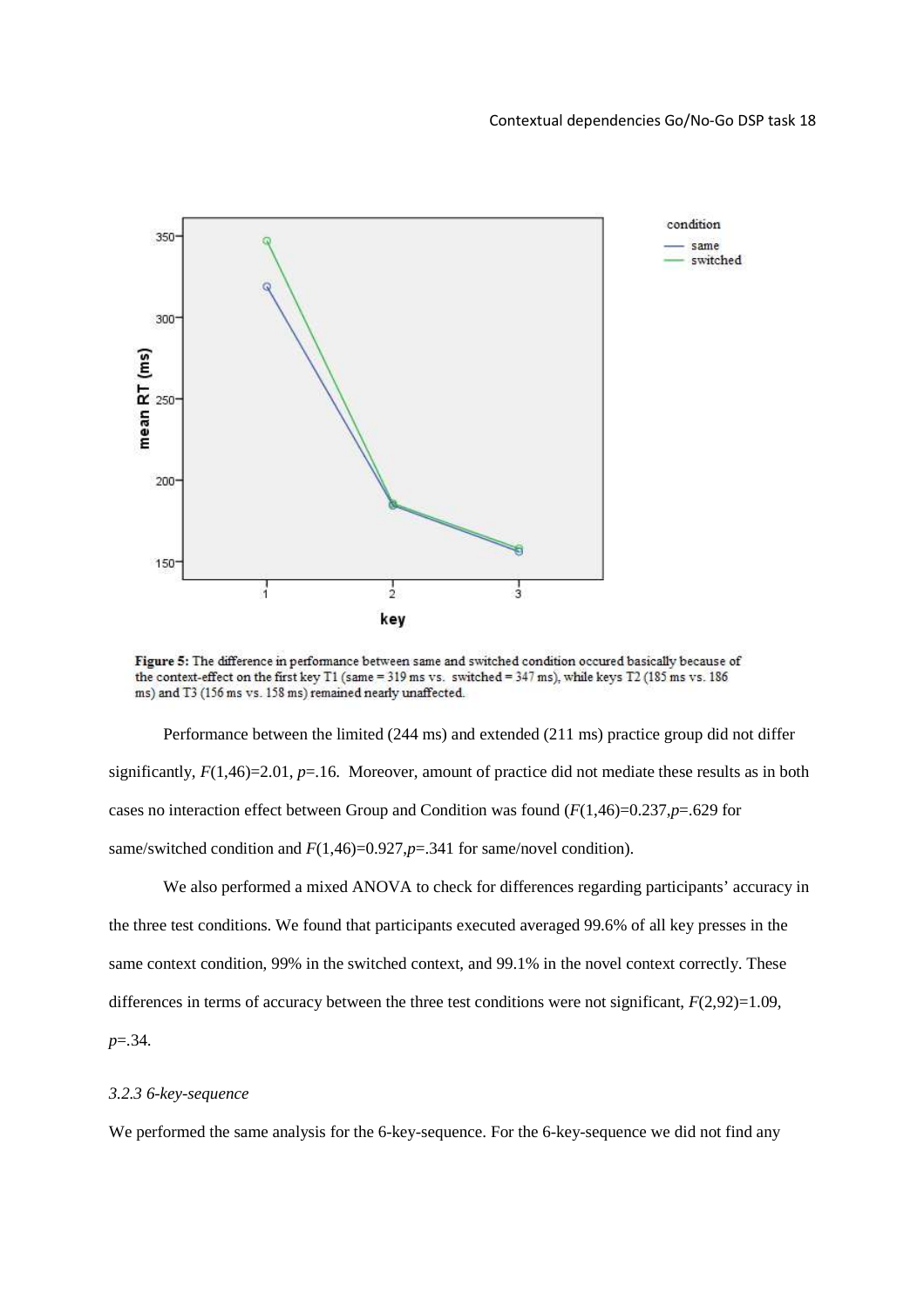effect of Condition, *F*(2,92)=0.12,*p*=.89. Furthermore performance between limited and extended practice group did not differ,  $F(1,46)=2.2$ ,  $p=.15$ , and there was no interaction effect between Group and Condition,  $F(2,92)$ , $p=518$ , which means that there was no difference in contextual dependencies between both practice groups. We found an effect of Key, *F*(5,230)=52.74, *p*<.001. Figure 6 reveals this effect occurred due to the relatively slow response times on the first key and the relatively fast response time on the last key in comparison with the other keys. Interesting is also the forming of motor chunks if one takes a closer look at the difference between limited and extended practice. A mixed ANOVA with Condition (3) and Key (5; T2-T6) as repeated measures and Group as between-subject variable shows an interaction effect of Key and Group, *F*(4,368)=3.227, *p*=.014 – this means that the amount of practice had a significant impact on the way individual keys were executed. Figure 5 illustrates how motor chunks have developed for the extended practice group.



Figure 6: This figure illustrates the segmentation of the sequence into motor chunks. Key 1 was executed relatively slow in comparison with the subsequent key presses. Furthermore in the extended group - Keys 3 and 4 and Keys 5 and 6 were segmented together.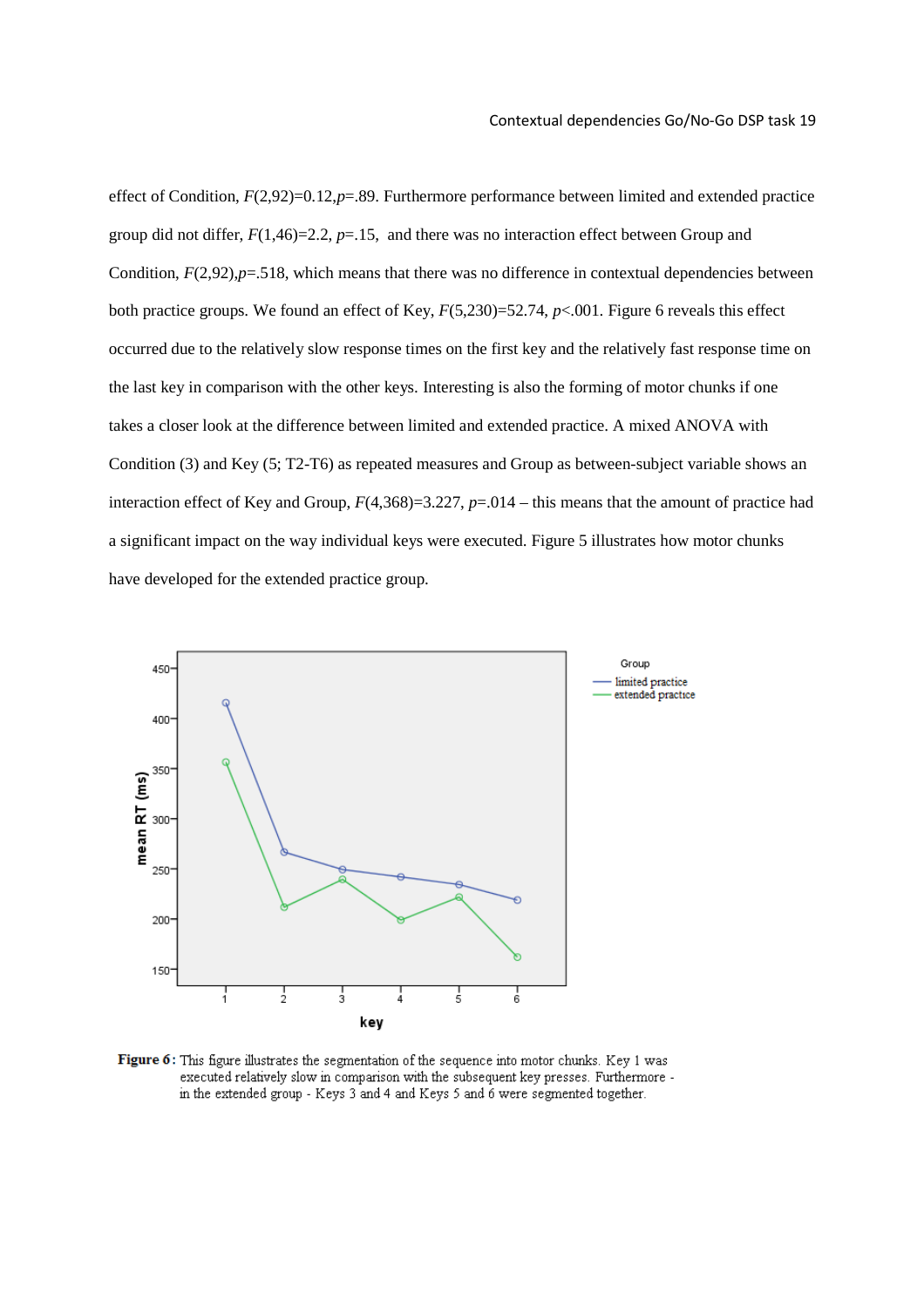Finally, a mixed ANOVA was conducted to check for differences in accuracy, but there were no differences between the three test conditions found (same context: 98.1% executed correctly; switched context: 97.4%; novel context: 97.5%), *F*(2,92)=0.76, *p*=.47.

## **3.3 Awareness**

Analysis of the two questionnaires which asked participants to both recall and recognize their two sequences revealed that in both extended and limited condition all participants recalled and recognized their 6-key-sequence correctly (100%). However, in the limited practice group 22 participants (92%) recalled the 3-key-sequence correctly and in the extended practice group 23 participants recalled the 3 key-sequence correctly (96%). The 3-key-sequence was correctly recognized by 23 participants (96%) in the limited version and 23 participants in the extended version (96%). Recall and recognition were not better after extended than after limited practice (*X²*(*df*=1)=.356, *p*=*.551* for recall on 3-key-sequence and *X²(df*=1)=.0, *p*=1 for recognition on 3-key-sequence).

## **4. Discussion**

The phenomenon of context-dependent learning is known for quite some time in verbal learning (e.g. Godden & Baddeley, 1975) and has been successfully extended to the domain of motor tasks (Wright & Shea, 1991; Anderson, Wright & Immink, 1998; Abrahamse & Verwey, 2008). Recently these findings were further extended to the preparation of motor movements where context-effects in a switched context condition have been found (Ruitenberg et al., under review).

 The present study aimed to reproduce and deepen knowledge concerning the question whether and in which way context-dependencies develop in motor tasks which are purely memory based. A motor task that is suitable for this purpose is the Go-/No-Go DSP task which separates preparation and execution of motor movements (de Kleine & Van der Lubbe, 2011). We used two sequences of different length, a three-key and a six-key sequence, and two kinds of context manipulation – a switched context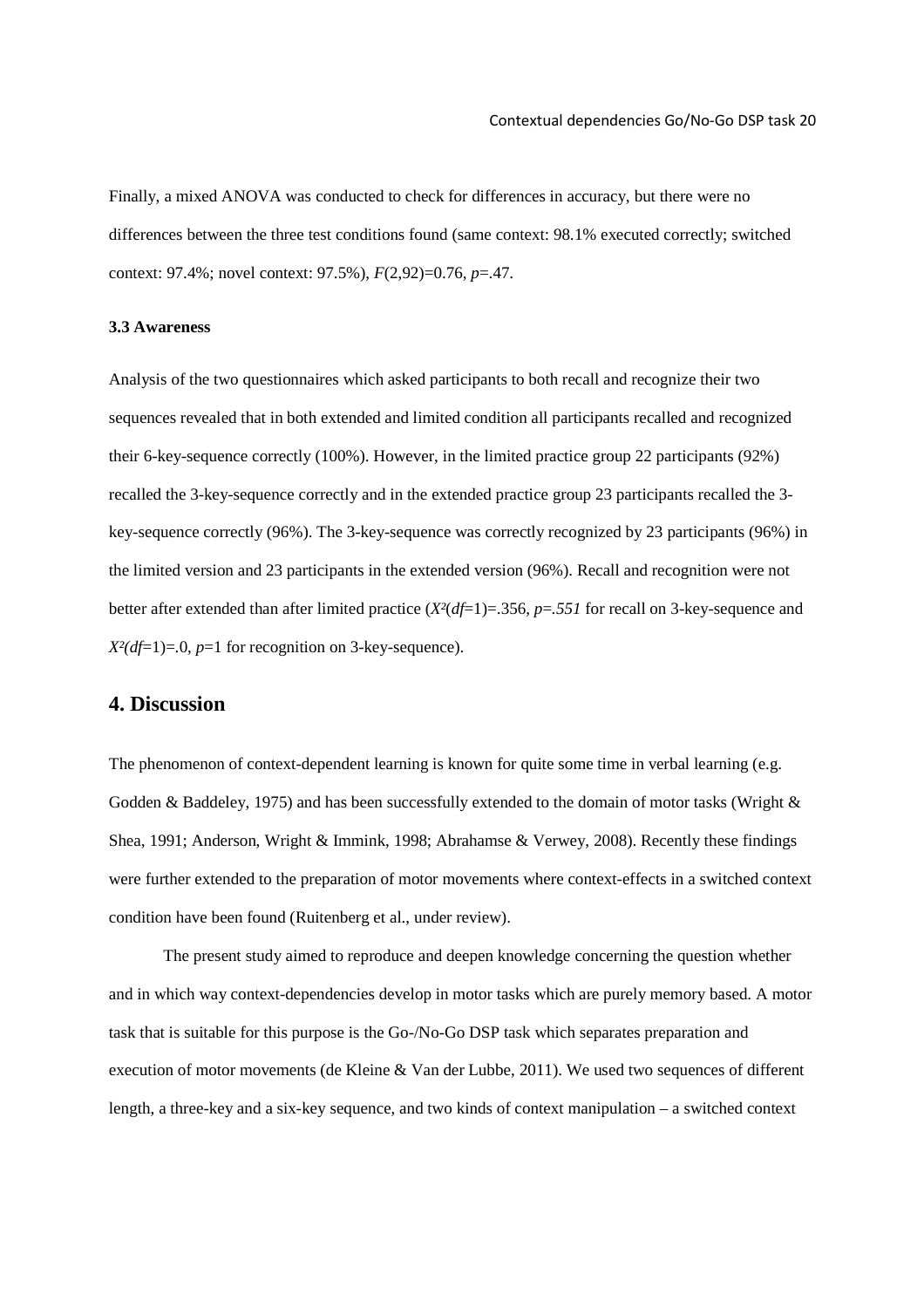condition in which colors of the two to be learned sequences switched, and a novel context condition in which the sequences were presented in a new color. Furthermore we divided participants in two practice groups; one with extended and one with limited practice. We made the predictions that (a) the contexteffect will be greater for the longer six-key sequence than for the three-key sequence, (b) both context manipulations will cause an attenuation of performance and (c) the amount of practice will mediate the development of context-dependencies. In the following these predictions will be dealt with in detail one by one.

 As predicted, we found context dependencies for the three-key sequence in both the switched and the novel context manipulation. In other words, the manipulation of the incidental stimulus, sequence color, had a significant influence on participants' performance as response times slowed down when sequence color and thus the context changed. This is in line with Tulving and Thomsons *encoding specifiy principle* (1973), which states that memory is facilitated if information available at encoding is also available at retrieval; related to the present study this means that the sequence color that was presented during practice and therefore during encoding functioned as a cue that facilitated memory when it was present at retrieval. Consequently, participants performed better in the same context condition than in the switched and the novel context condition. Furthermore it is noticeable that in the novel context condition one color for both sequences was used. In comparison to the other two conditions participants could not link a color to a specific sequence, but instead one color to both the long and the short sequence. It is therefore possible that the absence of this distinguishing aid had an influence on the forming of the context-effect in the novel context condition.

 However, for the longer six-key sequence neither the novel nor the switched context manipulation affected participants' performance. Consequently, the finding that performance did not change for the sixkey sequence falsified also our second prediction that the context-effect will be greater for longer sequences. At first sight this is quite remarkable as longer sequences have a higher cognitive work load than shorter sequences (Verwey, 2003); therefore we assumed in the introduction that with increased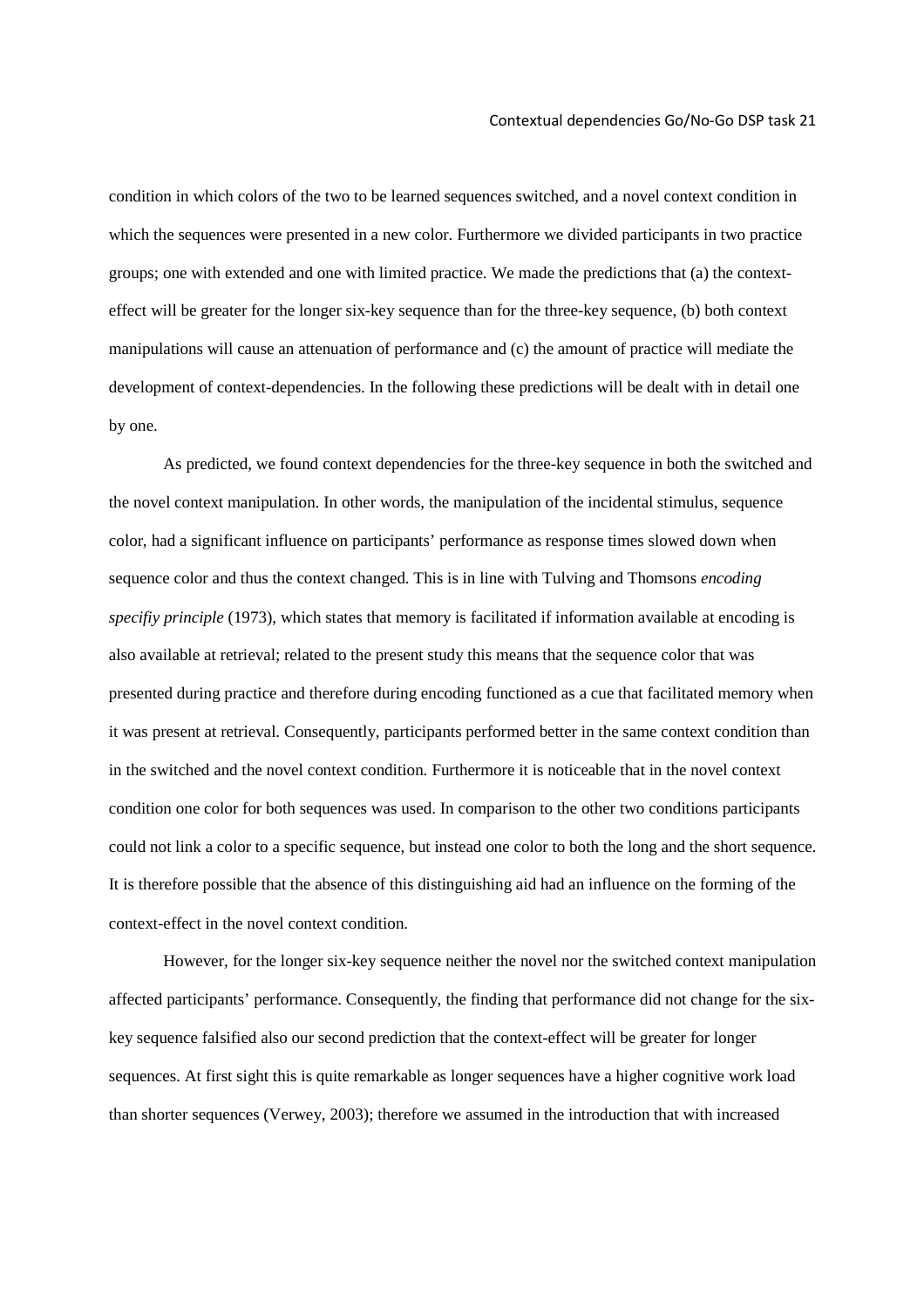difficulty context dependencies would increase as a mediator role of task difficulty manipulated by sequence length has already been suggested by other studies (Wright & Shea, 1991). Wright and Shea found that participants' performance, measured in terms of correctly executed key presses (PC), decremented in a switched context manipulation for the four-key sequence but not for the shorter threekey sequence (it should be noticed that the present study, despite the fact that PCs were also registered but were generally very low, focused on RTs which are more sensitive for performance measurements than PCs). How is it thus possible that in the present study context-dependencies were found for the three-key sequence and *not* for the six-key sequence?

 We assume that this finding can be explained due to participants' expectations, which were probably shaped by the incidental stimuli and the associated sequence length, and consequently affected motor preparation. Verwey (2001) postulates a *dual processor model* which states that two different components, a cognitive and a motor processor, guide the execution of discrete motor sequences. The cognitive processor prepares the sequence items and loads them into a motor buffer; subsequently the motor processor reads these items and executes them immediately. With practice sequences become familiar and instead of individual sequence elements motor chunks are loaded into the motor buffer so that consequently processing load on the cognitive processor is reduced. In the case of the short sequence the context manipulations shaped participants expectations in the way that maybe a longer sequence than the three-key sequence was expected by participants. Context dependencies developed therefore due to the fact that the cognitive processor had insufficient time to identify and prepare the correct sequence and load it into the motor buffer so that performance impaired in this case. On the basis of this possible explanation we assume that in the Go-/No-Go DSP task mainly the cognitive processor is affected by context manipulations. This explanation could especially be accurate for the switched context; the switched incidental stimulus primed the participants' expectations in the way that a longer sequence was expected because in the practice phase the color has been associated with the six-key sequence. In the case of the six-key sequence, in turn, we assume that the cognitive processor had sufficient time to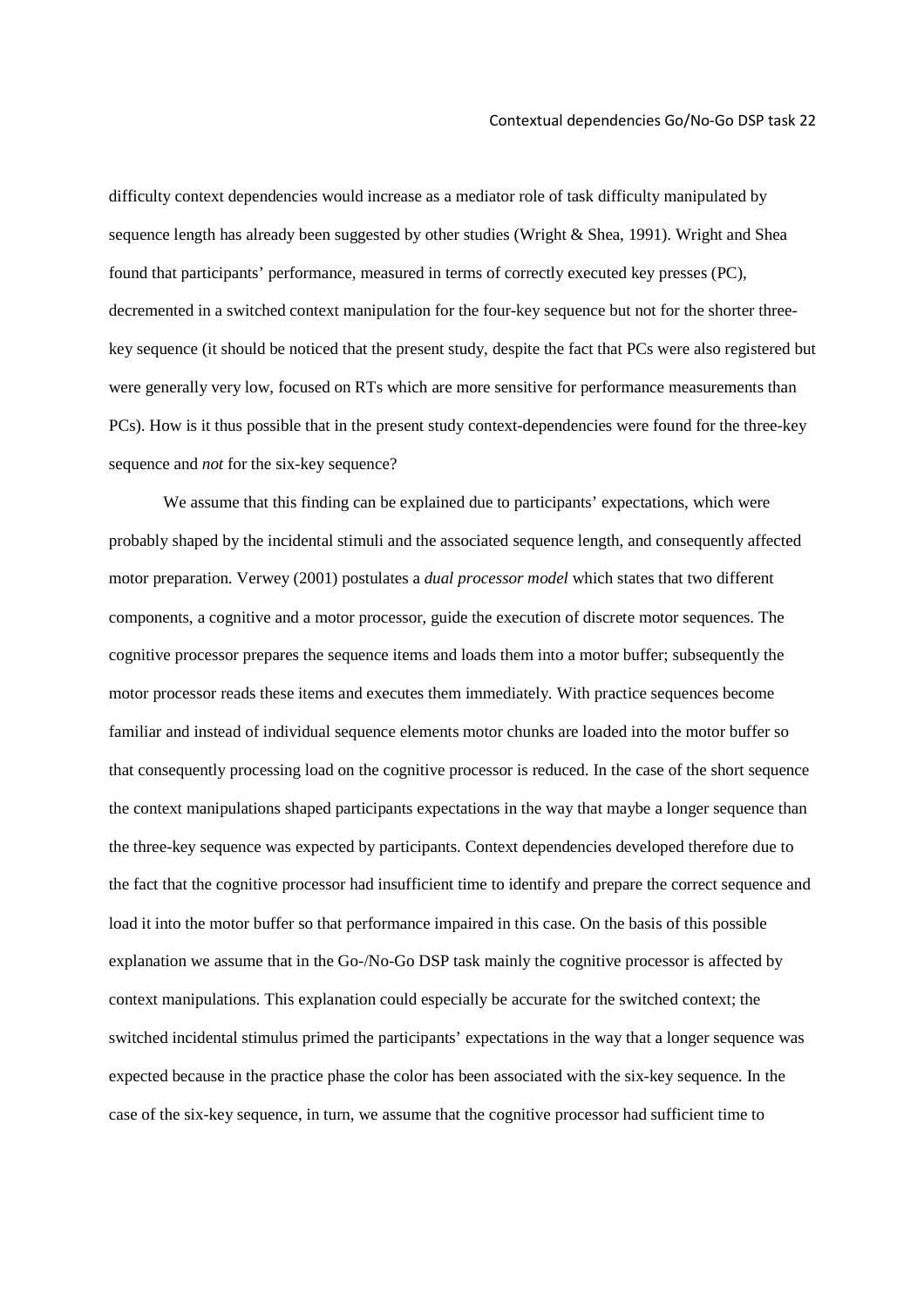identify and prepare the correct sequence elements so that context manipulations could not influence participants' performance. In other words, in the case of the six-key-sequence the changing incidental stimulus did not have the surprise effect that would be necessary to influence response times on the sixkey sequence. Obviously, these findings stand in contrast to the predictions that have been made in the introduction. To address the question what role sequence length plays in the development of contextual dependencies in memory-based motor tasks further research could include different sequence lengths than those used in the present study. To check if the mentioned explanation is true, sequences of e.g. five and seven key presses can be used; on the basis of the given explanation context dependencies for the five-key sequence should be greater than for the seven-key sequence. Furthermore if in an experiment with threeand six-key sequences contextual dependencies develop for the three-key sequence, what effect would an even greater difference in sequence length, e.g. with three- and seven-key sequences, cause? It can be assumed that the magnitude of the context-effect would be even greater, as in the execution of the shorter sequence – after incidental context manipulation – an even longer sequence can be expected.

 A closer look at the response times on the individual keys reveals that in the switched context condition of the three-key sequence *only* the first key was affected (319ms same vs. 347ms switched) by the changing context. Within DSP sequences Verwey distinguishes between *sequence initiation*, the response time on the first key, the *concatenation phase*, which represents the transition from one to the next motor chunk and the *execution phase* in which the remaining elements of a motor chunk are executed (Verwey, 2010). In terms of this division of sequence execution the switching context did only affect the initiation of the sequence, whereas the execution phase was unaffected. This finding can also be connected to a model postulated by Sternberg, Monsell, Knoll and Wright (1987) which states that two independent stages are involved in the execution of a sequential motor skill. In the first stage sequence elements have to be identified and loaded into the motor buffer – in the second stage these elements can subsequently be executed. According to this model external factors such as context manipulations should not affect sequence elements past the first (thus past the sequence initiation). In the case of the present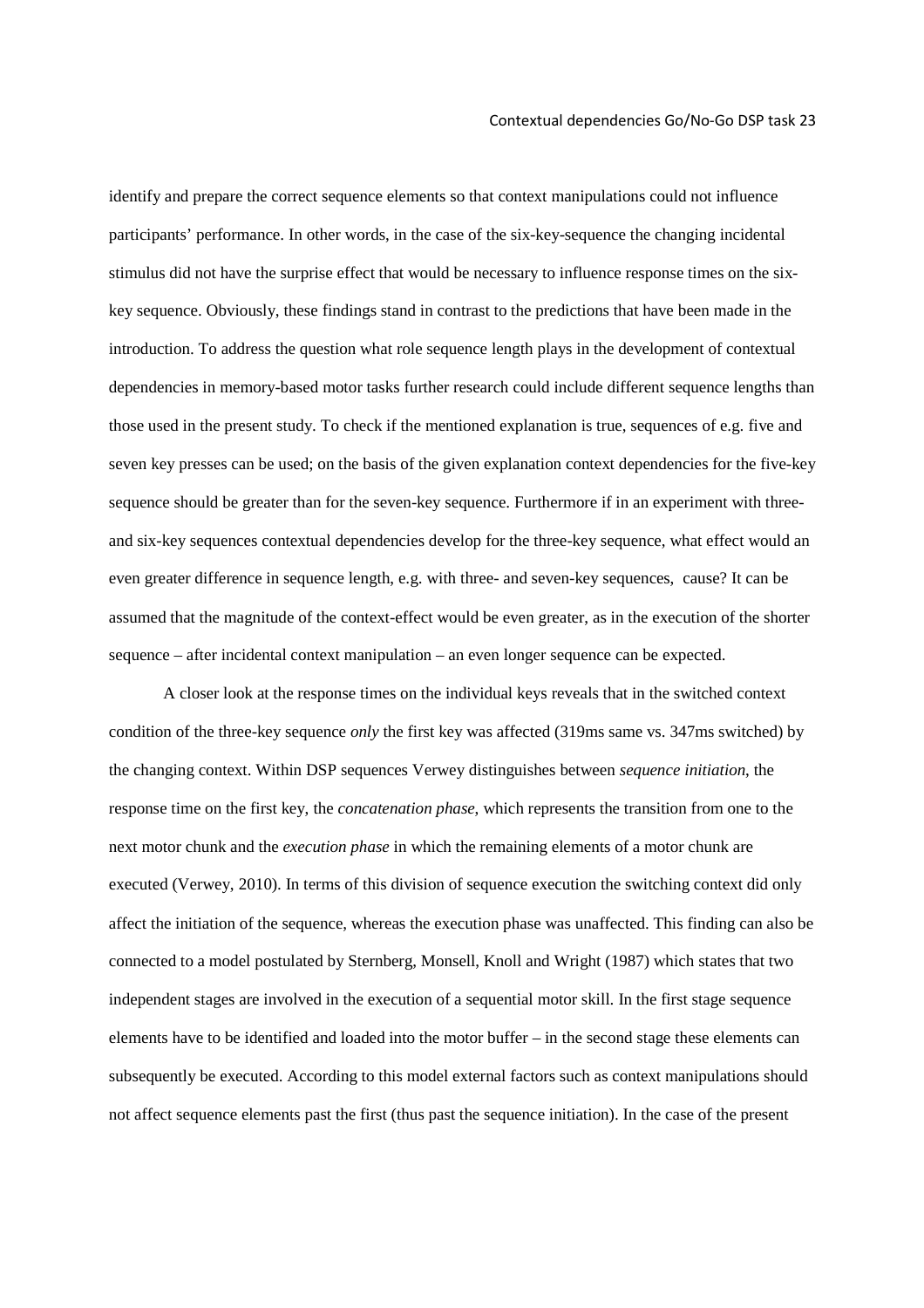study this prediction is true, but *only* for the switched context as in the novel context the second key was also affected. Further research could address the question whether switched context manipulations for short sequences in motor preparation tasks mainly affect sequence initiation whereas the execution phase stays mostly unaffected. It is also noteworthy that in both context manipulations the last sequence key was nearly unaffected which shows that during the execution of earlier sequence elements later sequence elements still have to be prepared by the cognitive processor (Verwey, 2001). Due to the fact that this is not the case for the last sequence element the third key was unaffected.

Another issue this paper addressed was whether the amount of practice mediates the development of contextual dependencies. In this respect it is crucial to know in how far participants rely on visual information when preparing a sequence, because when sequences can be executed without the need of visual stimuli it can be assumed that context conditions should have less effects on performance. Hikosaka et al. (1999) propose that motor sequences are first learned in terms of visual-spatial coordinates and become mostly motor based with practice. De Kleine and Van der Lubbe (2011) noticed that the load on visual-working memory is increased in unfamiliar sequences as compared to familiar sequences. Furthermore Verwey (2001) noticed that with the development of motor chunks the need for the cognitive processor to prepare every single key press or (visual) stimulus diminishes. Since context manipulations in the present study are of visual nature, it could be predicted that with practice context-effects would diminish. On the other hand we mentioned the assumption that since contextual dependencies are assumed to develop through associations between intentional and incidental stimuli, these associations could be greater after extended practice. However, neither the first nor the second assumption was proved right as both practice conditions showed similar context effects for the three-key sequence. In other words, the amount of practice did not mediate the development of these context effects. A possible explanation might be that the participants reliance on visual stimuli diminished to early, as performance in terms of RT of the limited practice group was not significantly worse than performance of the extended practice group (it should be noticed that were was an effect of practice through practice blocks, but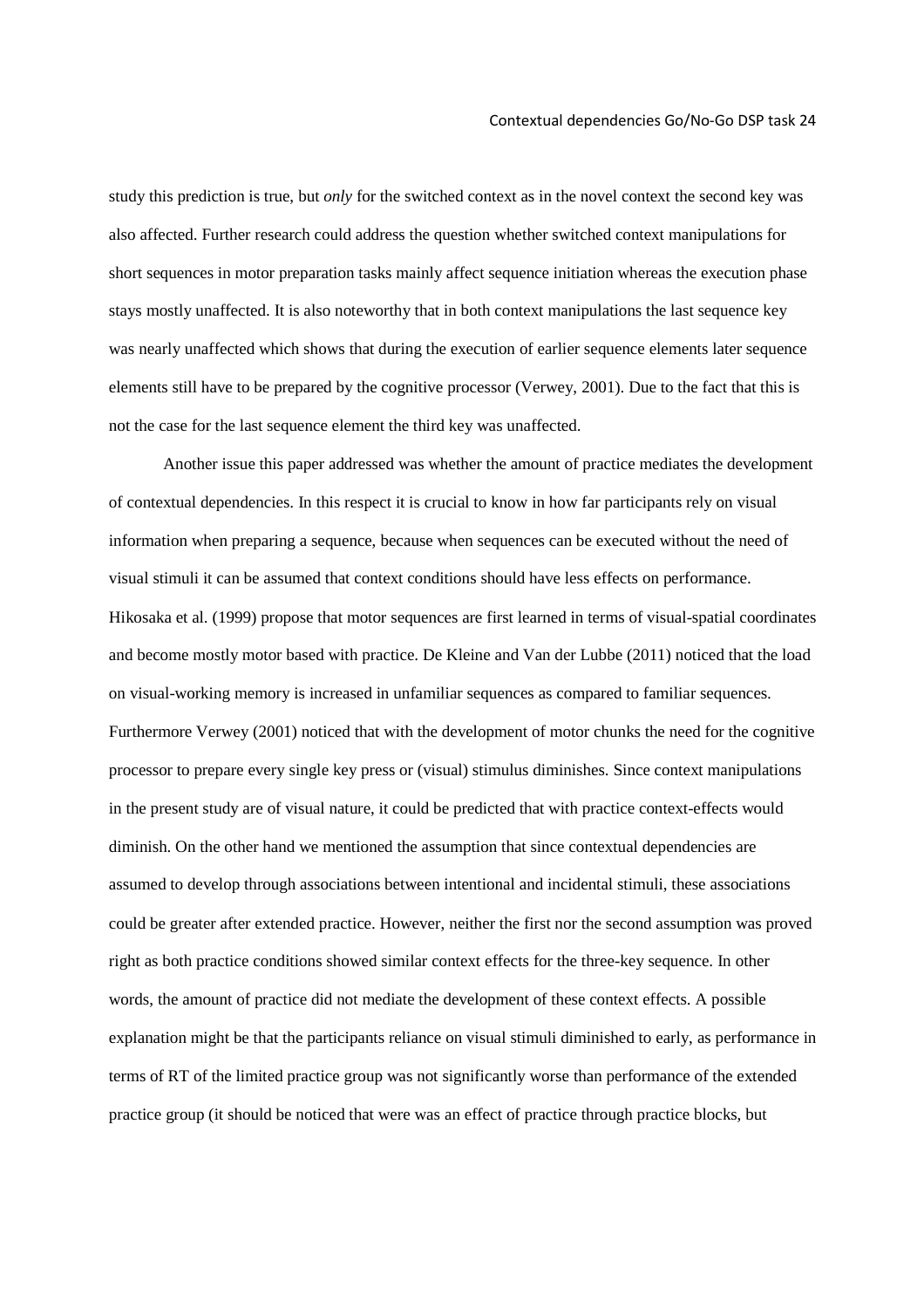statistically practice groups still did not differ in performance in the test phase). This is remarkably because the extended practice group executed five more practice blocks than the limited practice group. The assumption that the sequences were probably very easy to master is supported by the fact that (a) all participants recalled and recognized the six-key sequence correctly, (b) 92% participants recalled the thee-key sequence correctly (recognition: 96%) and (c) recall and recognition did not differ for both practice group.

 In summary, the present study successfully demonstrated context effects in both a switched and a novel context condition for three-key-sequences in the execution of a purely memory based motor task, the Go/No-Go DSP task. However, these findings could not be confirmed for six-key sequences. The results were explained in terms of Verwey's dual processor model by the assumption that the cognitive processor had insufficient time to identify and prepare the short sequence elements. After the incidental context manipulation the participants' expectations were probably shaped in the way that a longer sequence than the three-key sequence was expected. On the other hand the execution of the six-key sequence was unaffected due to the fact that the whole sequence is presented in advance and could be easily prepared by the cognitive processor. These findings stand in contrast to our hypothesis that the preparation of a longer sequence and therefore more difficult task would cause greater contextual dependencies. Recommendations for future research in this respect have been made. Furthermore practice did not mediate the contextual dependencies that have been found, as it could be assumed that both practice group switched relatively fast to a state where they could execute the sequences without the aid of visual stimuli.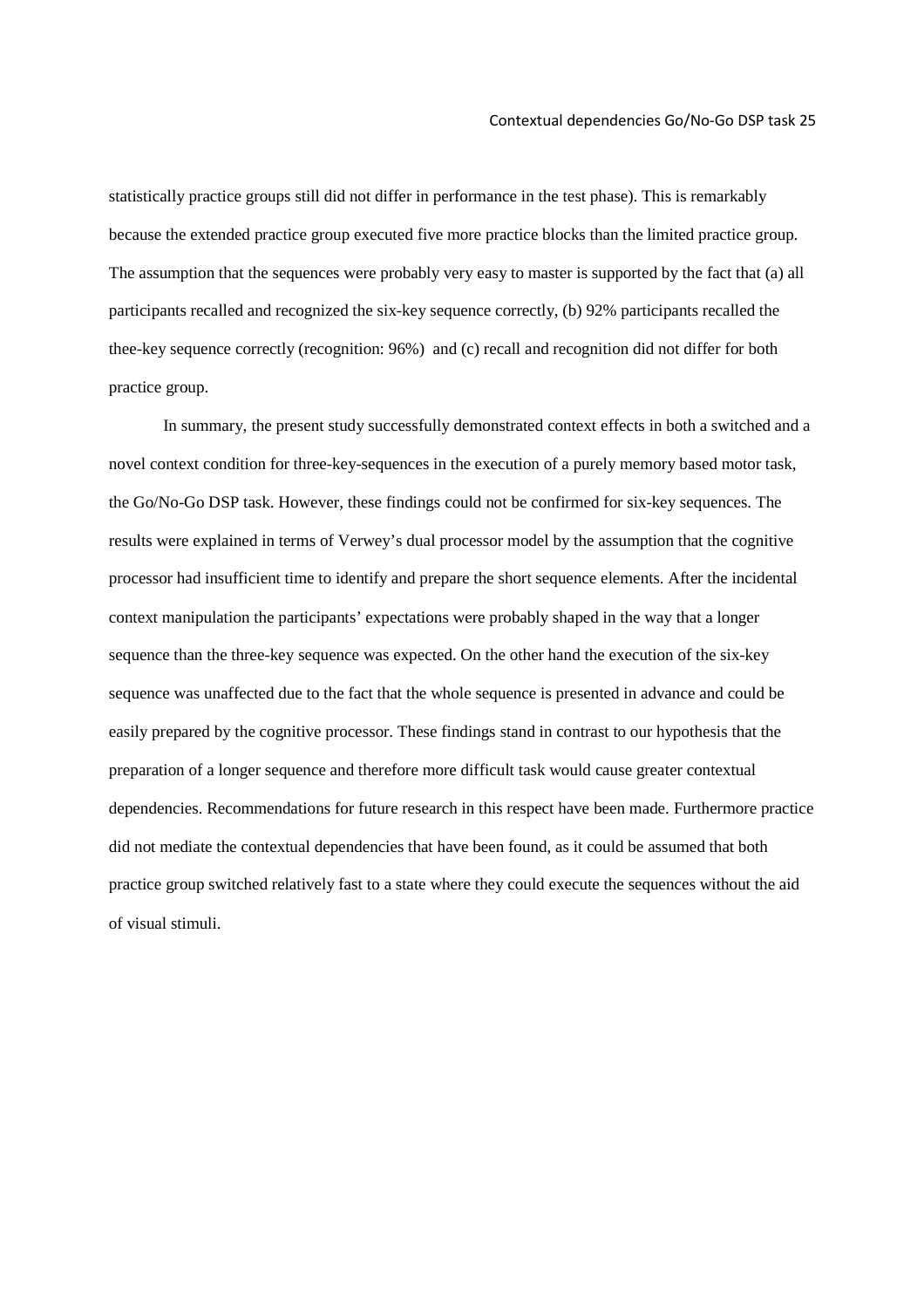## **5. References**

- Abrahamse, E. L., & Verwey, W. B. (2008). Context dependent learning in the serial RT task. *Psychological Research, 72*, 397-404.
- Anderson, T., Wright, D.L. & Immink, M.A. (1998). Contextual dependencies during perceptual motor skill activities: Influence of task difficulty. *Memory, 6,* 207-221.
- Annett, M. (1970). A classification of hand preference by association analysis. *British Journal of Psychology, 61,* 303-321.
- Baddeley, A. D., Eysenck, M. W., Anderson, M. C. (2009) *Memory,* 93-112. New York: Psychological Press.
- Balch, W. R., Bowman, K., Mohler, L. (1992). Music-dependent memory in immediate and delayed word recall. *Memory & Cognition, 20,* 21-28.
- De Kleine, E., & Van der Lubbe, R. H. J. (2011). Decreased load on general motor preparation and visual- working memory while preparing familiar as compared to unfamiliar movement sequences. *Brain and Cognition, 75*, 126-134.
- Godden, D.R., & Baddeley, A.D. (1975). Context-Dependent Memory in two Natural Environments: on Land and Underwater. *British Journal of Psychology, 66*, 325-331.
- Goodwin, D., Powell, B., Bremer, D., Hoine, H., Stern, J. (1969). Alcohol and recall: state-dependent effects in man. *Science, 163,* 1358–1360.
- Grant, H. M., Bredahl, L. C., Clay, J., Ferrie, J., Groves, J. E., McDorman, T. A., Dark, V. J. (1998). Context-dependent memory for meaningful material: Information for students. *Applied Cognitive Psychology*, 12, 617–623.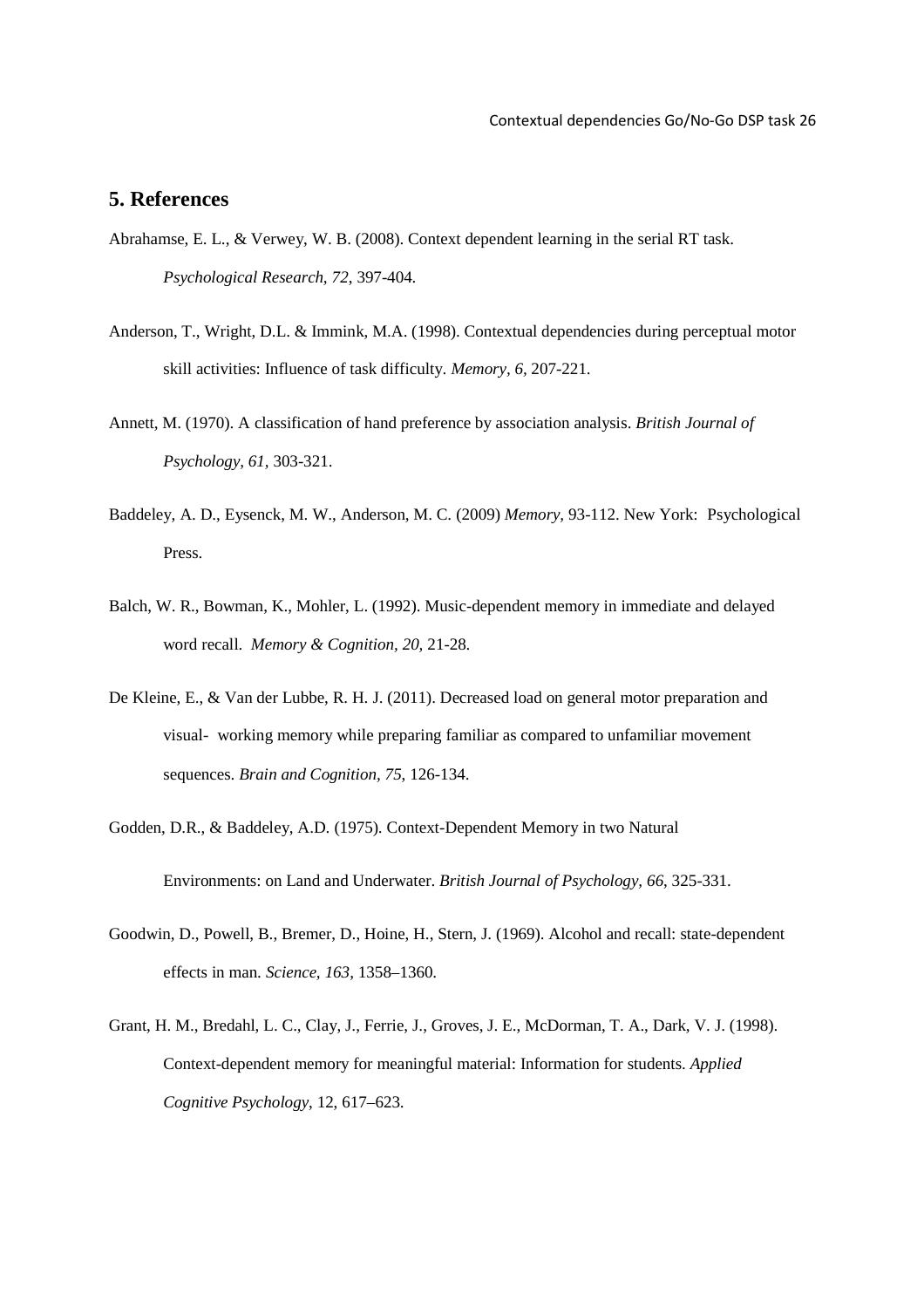- Hikosaka, O., Nakahara, H., Rand, M. K., Sakai, K., Lu, X. F., Nakamura, K., Miyachi, S. et al. (1999). Parallel neural networks for learning sequential procedures. *Trends in Neurosciences, 22,* 464- 471.
- Jansen, L.C., Harris, K., Anderson, D. C. (1971). Retention following a change in ambient contextual stimuli for six age groups. *Developmental Psycholgy*, *4,* 394–399.
- Murnane, K., & Phelps, M. P. (1993). A global activation approach to the effect of changes in environmental context on recognition. *Journal of Experimental Psychology: Learning, Memory, and Cognition, 19,* 882-894.
- Murnane, K., & Phelps, M. P. (1994). When does a different environmental context make a difference in recognition? A global activation model. *Memory & Cognition, 22,* 584-590.
- Murnane, K., & Phelps, M. P. (1995). The effects of changes in relative cue strength on context dependent recognition. *Journal of Experimental Psychology: Learning, Memory, and Cognition, 21,* 158-172.
- Smith, S.M. (1985). Background Music and Context-Dependent Memory. *The American Journal of Psychology, 98*, 591-603.
- Sternberg, S., Monsell, S., Knoll, R. L., & Wright, C. E. (1978). The latency and duration of rapid movement sequences: Comparisons of speech and typewriting. In G. E. Stelmach (Ed.), *Information processing in motor control and learning* (pp. 117–152). New York: Academic Press.
- Tulving, E. & Thomson, D. M. (1973). Encoding specificity and retrieval processes in episodic memory. *Psychological Review, 80,* 352-373.